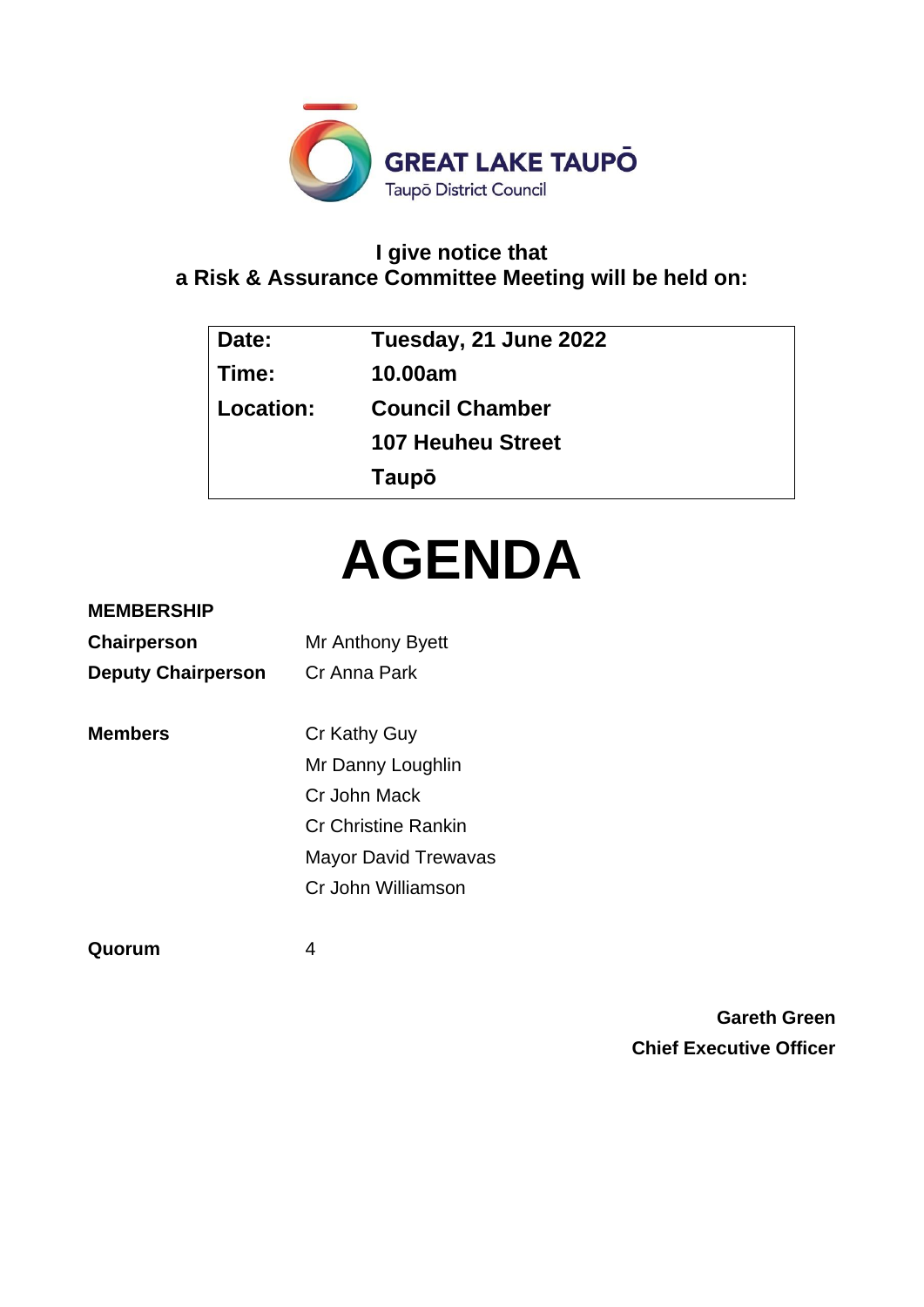# **Order Of Business**

| 1            | <b>Apologies</b> |                                                                           |
|--------------|------------------|---------------------------------------------------------------------------|
| $\mathbf{2}$ |                  | <b>Conflicts of Interest</b>                                              |
| 3            |                  | <b>Confirmation of Minutes</b>                                            |
|              | 3.1              |                                                                           |
| 4            | <b>Reports</b>   |                                                                           |
|              | 4.1              |                                                                           |
|              | 4.2              |                                                                           |
|              | 4.3              |                                                                           |
|              | 4.4              |                                                                           |
|              | 4.5              |                                                                           |
|              | 4.6              | Update on the 2022 Local Government Elections and Discussion on Committee |
|              | 4.7              |                                                                           |
|              | 4.8              |                                                                           |
|              | 4.9              |                                                                           |
|              | 4.10             |                                                                           |
|              | 4.11             |                                                                           |
| 5            |                  | <b>Confidential Business</b>                                              |
|              | 5.1              |                                                                           |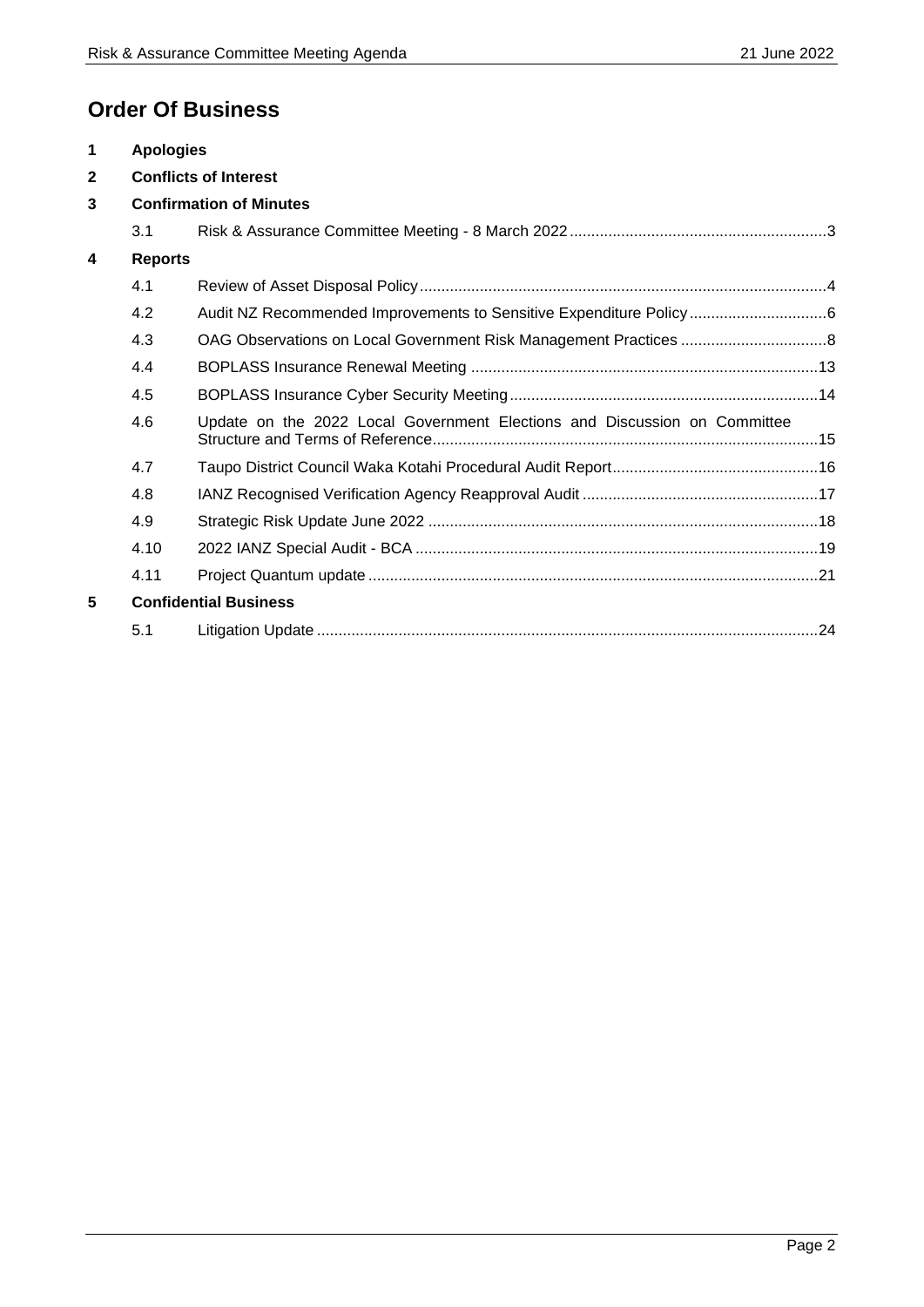# <span id="page-2-0"></span>**3.1 RISK & ASSURANCE COMMITTEE MEETING - 8 MARCH 2022**

# **Author: Nicole Turnbull, Executive Assistant**

**Authorised by: Nigel McAdie, Legal, Risk and Governance Manager**

# **RECOMMENDATION(S)**

1. That the minutes of the Risk & Assurance Committee meeting held on Tuesday 8 March 2022 (public and confidential portions) be confirmed as a true and correct records.

# **ATTACHMENTS**

- 1. Risk & Assurance Committee Meeting Minutes 8 March 2022
- 2. Risk & Assurance Committee Meeting Minutes 8 March 2022 Confidential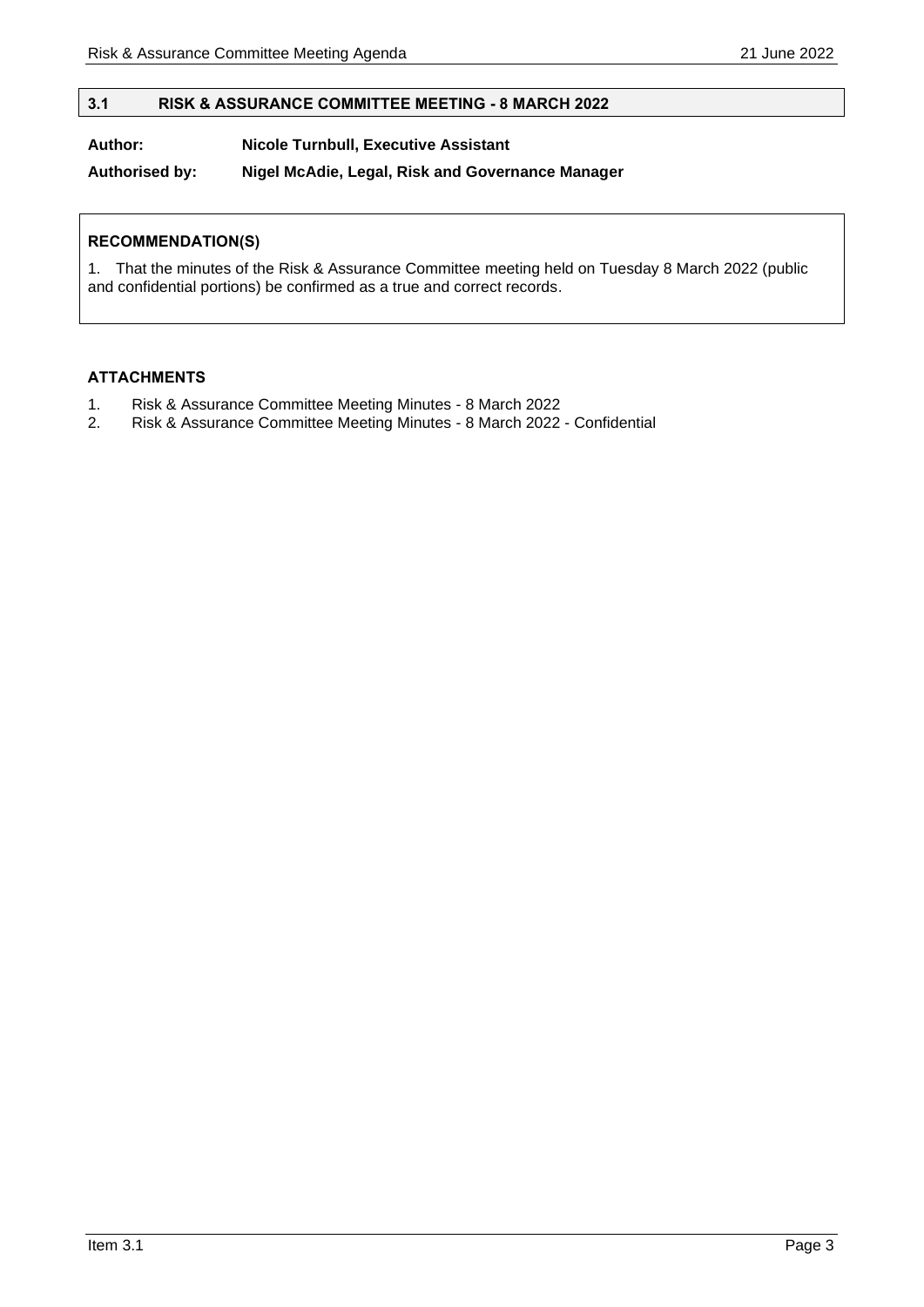# <span id="page-3-0"></span>**4.1 REVIEW OF ASSET DISPOSAL POLICY**

| Author:        | Jamie Dale, Risk Manager                         |
|----------------|--------------------------------------------------|
| Authorised by: | Nigel McAdie, Legal, Risk and Governance Manager |

# **PURPOSE**

To adopt the current asset disposal policy with minor changes

#### **DISCUSSION**

In 2018 Audit New Zealand identified the need for the Council to have in place a policy for fixed asset disposals. The policy should include when and how assets will be disposed and aim to achieve best possible outcomes for the Council. They also recommended that all decisions should be documented. As a result of this a policy was created, reviewed by Audit New Zealand and formally adopted in March 2019. This policy was due for a review in 2021.

Asset disposal activities generally occur when assets are;

- required to be disposed of under a particular policy e.g. motor vehicles
- no longer required due to changed procedures, functions or usage patterns;
- occupying storage space and not being needed in the foreseeable future;
- reaching their optimum selling time to maximise returns;
- no longer complying with workplace health and safety standards:

The disposal of assets needs to be carefully planned and conducted so that they maximise value for money for the Council and minimise opportunities for exploitation by individual employees, private persons or organisations and takes place in a transparent and accountable manner.

To achieve the required outcomes the disposal of assets should comply with the following principles:

- Disposals must ensure Council achieves the best net value for the asset.
- Disposals must comply with all relevant statutory and legal requirements.
- All disposals are to be conducted in an efficient, effective, and transparent manner.
- All asset disposals are to be appropriately authorised and adequately documented.
- Council staff and elected members are not advantaged over members of the public.

The current policy covers all these situations and is supported by various standard operating procedures that continue to evolve to ensure that principles detailed in the policy are met. Apart from some minor grammatical tidy ups to clarify some ambiguities identified, no material amendments are considered necessary.

#### **CONCLUSION**

The Asset Management Policy defines the outcomes the Council needs to achieve when assets are disposed of. While over the past 3 years, the procedures for how assets are disposed of have evolved and changed, the principles and required outcomes have not.

The existing policy continues to meet the requirements of Audit New Zealand and ensures the Council meets all its statutory requirements and acts in the best interests of the ratepayers. With some minor wording changes to remove some potential ambiguity relating to what constitutes a disposal for the purposes of the policy, the policy is expected to meet the needs of the Council for another 2 years.

#### **RECOMMENDATION(S)**

That the Risk & Assurance Committee adopts the proposed 2022 – 2024 Asset Disposal Policy.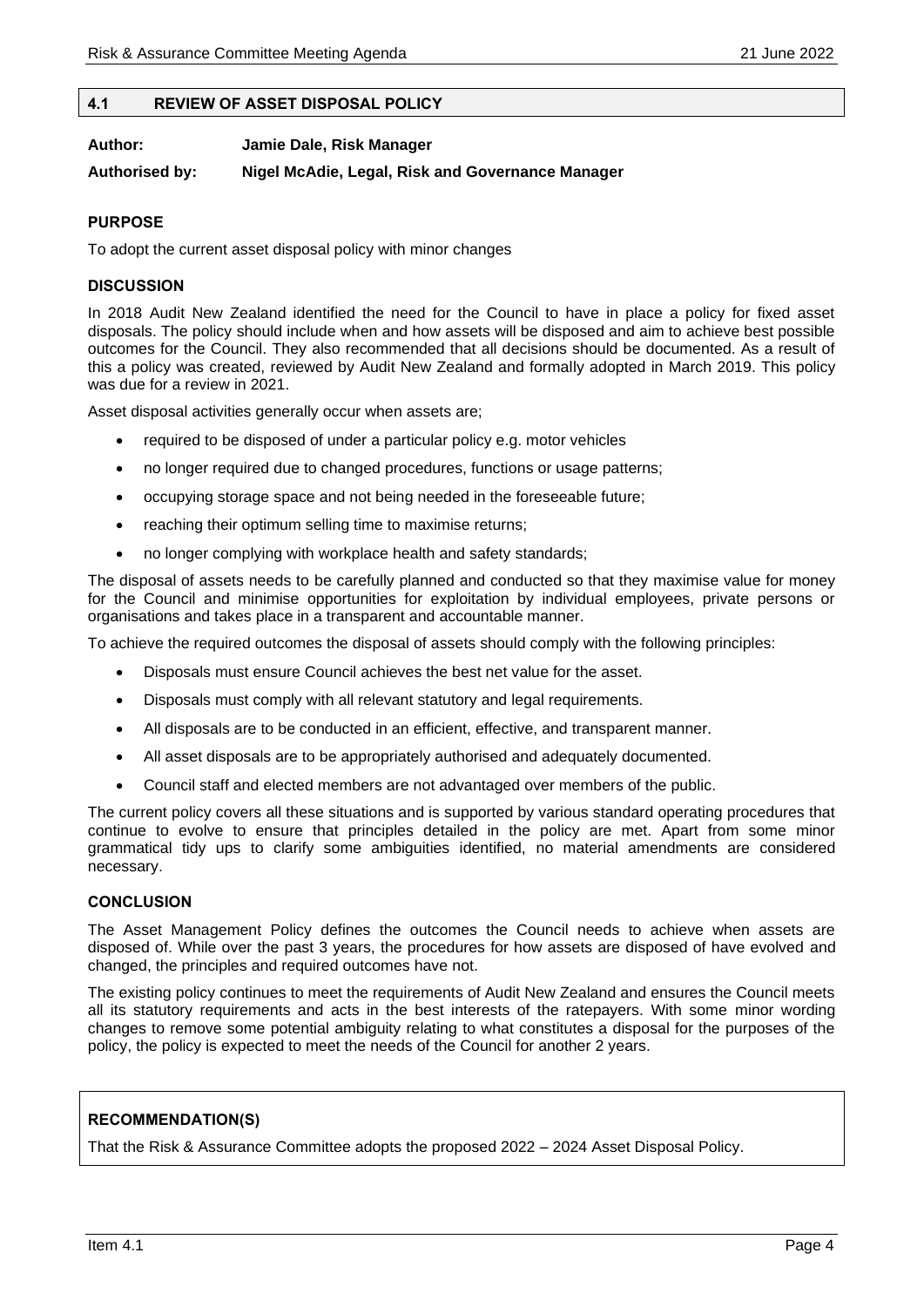# **ATTACHMENTS**

1. Proposed Asset Disposal Policy 2022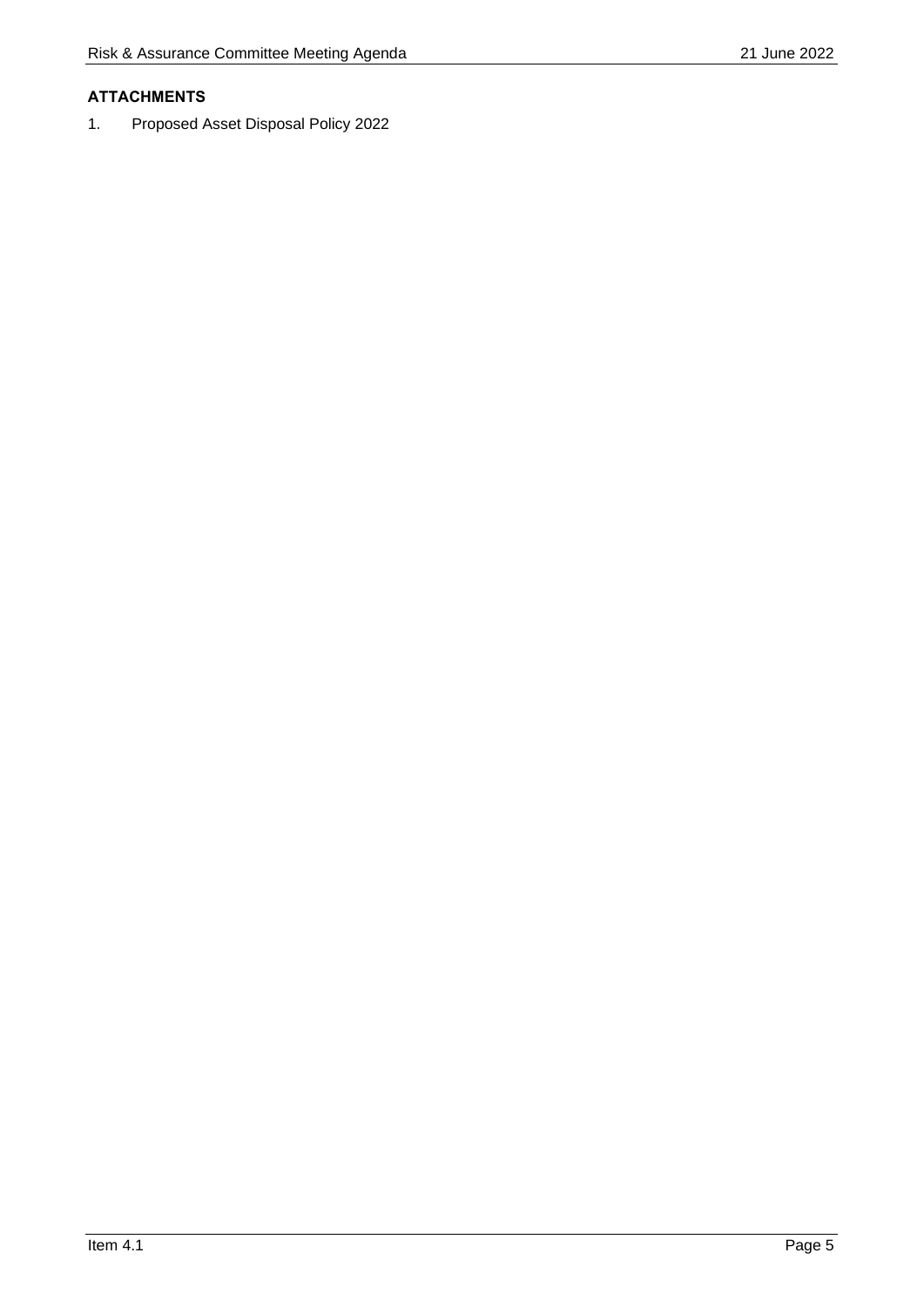#### <span id="page-5-0"></span>**4.2 AUDIT NZ RECOMMENDED IMPROVEMENTS TO SENSITIVE EXPENDITURE POLICY**

**Author: Jamie Dale, Risk Manager**

**Authorised by: Nigel McAdie, Legal, Risk and Governance Manager**

# **PURPOSE**

To update the committee on the status of the recommended improvements to the current sensitive expenditure policy identified by Audit NZ in the Council's end of year report.

# **DISCUSSION**

The current Sensitive Expenditure Policy was reviewed in March 2021 against the Office of the Auditor General (OAG) publication, Controlling sensitive expenditure: Guide for public organisations October 2020 and results of internal audits/reviews of sensitive expenditure over the preceding 3 years.

This review resulted in additional wording in the principles for decision making (refer 2.4 and 2.5 of the guide) and updating the guidance on how decisions as to whether sensitive expenditure is appropriate should be made based on information provided in the guide.

- Additional control relating to credit card cash advances included as per 4.4 of the guide were included
- The use of technology enabled solutions as opposed to travel where possible included as per 5.4 of the guideline
- Updated private travel controls to reflect 3.6 of the guide and tipping controls to reflect 5.21 and 5.22 of the guide
- Separated meals and food from travel for clarity
- Updated entertainment and hospitality expenditure to ensure persons approving this expenditure consider and apply principles of policy
- Updated policy to ensure all donations and koha to be appropriately documented as per 9.4 of the guidelines
- Added Asset Disposal Policy and Information and Communication Policy as related documents to the policy

In September 2021 following their interim audit, Audit NZ identified that the OAG had updated their good practice guidelines for sensitive expenditure policies and to align with this guideline made a number of recommendations. Written responses to these recommendations were provided to Audit NZ to confirm that the current sensitive expenditure policy had been reviewed and updated, and their recommended improvements were already being implemented through other controls currently in place and therefore not explicitly detailed within the policy. No clarification of our responses to these interim findings were sought by Audit NZ and the findings and recommendations regarding the control of sensitive expenditure contained in the interim report were replicated in the final end of year report.

When developing and reviewing the Sensitive Expenditure Policy all controls the Council has in place that directly or indirectly manage how we manage sensitive expenditure were considered and the policy was updated to ensure the principles detailed in the OAG guidance where applied and any identified gaps were rectified.

## **CONCLUSION**

The Council has had a sensitive expenditure policy in place since it was adopted in June 2011 in response to the end of year report for the year ended 30 June 2010 recommendation that the Council develop a Sensitive Expenditure Policy. Internal reviews of sensitive expenditure began in 2012 and completed every 6 months as agreed with Audit NZ.

Since its adoption the policy has been reviewed and updated regularly to ensure it remains fit for purpose and is consistent with guidance material provided by the OAG.

The current policy was reviewed in March 2021 against the Office of the Auditor General (OAG) publication, Controlling sensitive expenditure: Guide for public organisations October 2020 and the results of the internal audits over the previous 3 years. When reviewing the policy against the OAG guideline all current policies and procedures the Council has in place that sensitive expenditure must comply with were considered. Where no relevant policy or procedures addressed and recommendation in the OAG guidance, the sensitive expenditure policy was updated as needed.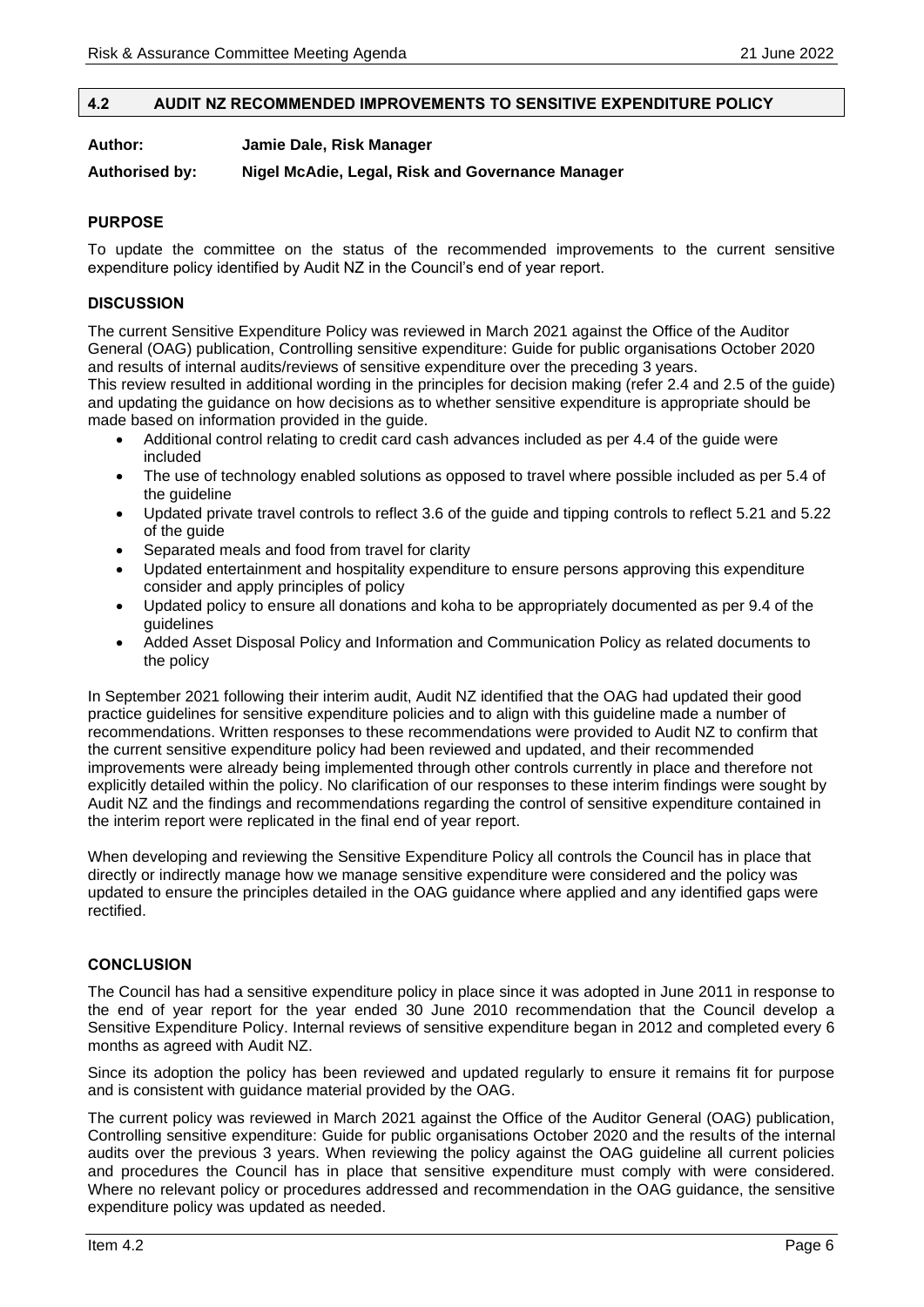The sensitive expenditure policy is very much part of framework of a number of policies and procedures that govern how procurement is managed within the Council and while it may have some unique elements that need to be considered separately, sensitive expenditure must comply with all the policies identified as related documents, and all financial controls and procedures.

The Council had updated its sensitive expenditure policy in March 2021 which considered and incorporated where needed the latest good practice guidelines from the Office of the Auditor General. This update was not acknowledged in the 2020 – 2021 end of year report by Audit NZ and resulted in recommendation 5.5 with a priority of beneficial.

# **RECOMMENDATION(S)**

That the Risk & Assurance Committee receives this information.

# **ATTACHMENTS**

1. Responses to Audi NZ Recommended Improvements to Sensitive Expenditure Policy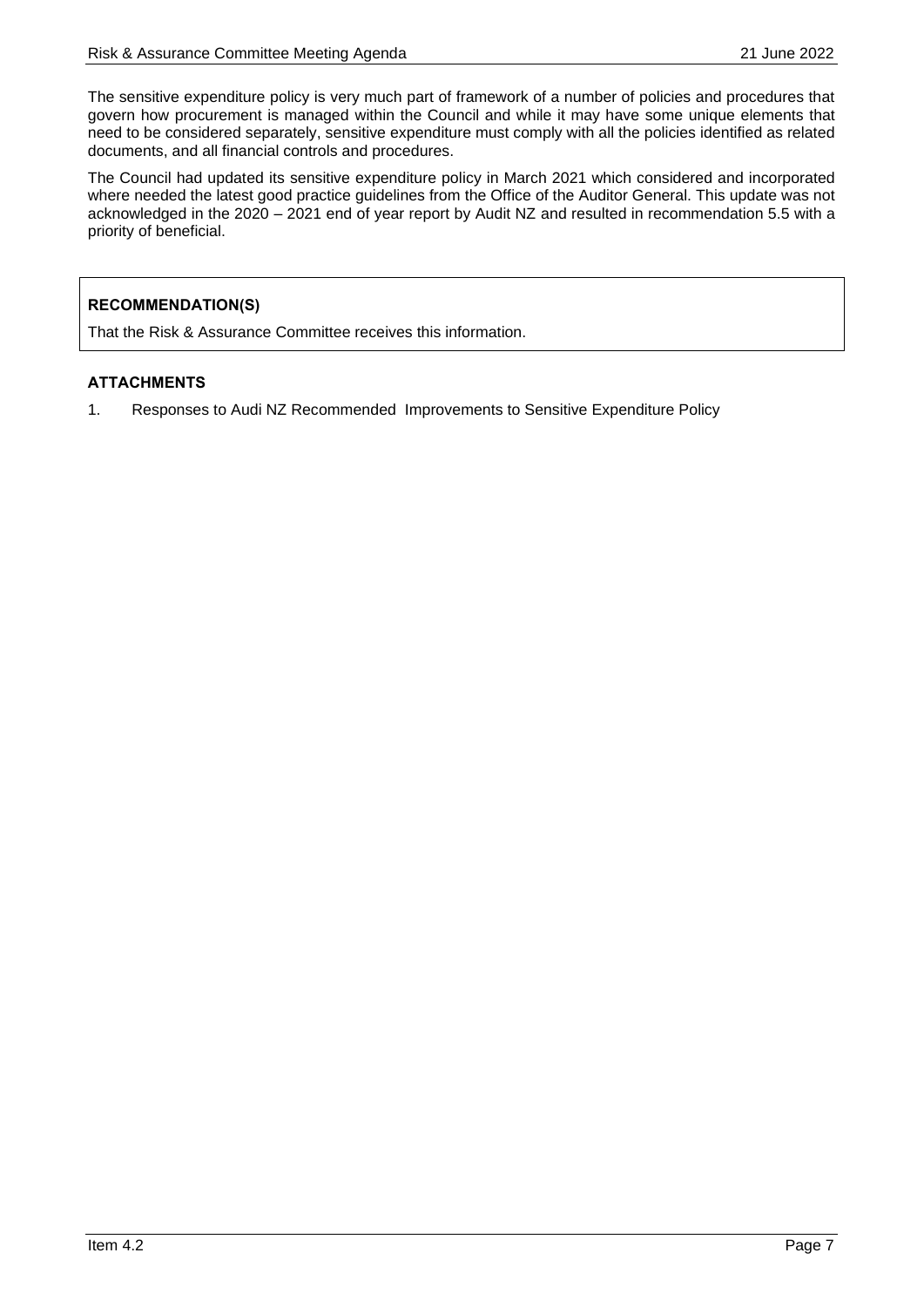#### <span id="page-7-0"></span>**4.3 OAG OBSERVATIONS ON LOCAL GOVERNMENT RISK MANAGEMENT PRACTICES**

#### **Author: Jamie Dale, Risk Manager**

#### **Authorised by: Nigel McAdie, Legal, Risk and Governance Manager**

# **PURPOSE**

To inform the Committee of the Office of the Auditor General October 2021 report titled, *Our observations on local government risk management practices* (attached)

## **DISCUSSION**

In October 2021, the AOG released a report detailing its observations of local government risk practices based on its observations on how Auckland Council, Waipā District Council, Environment Canterbury Regional Council, and Queenstown-Lakes District Council manage risk.

The report is attached for the Committee's consideration and the following is a summary of how the Taupo District Council's risk management practices compare to what the OAG observed and expects to see in councils.

#### **Appropriate policies and processes the OAG expects to see:**

The OAG expects to see councils having a risk management policy tailored to the Council's needs, appropriate processes, and procedures to identify, analyse, and evaluate risks with allocated responsibility for the overall leadership of risk management within the organisation. Within this framework it is expected that there is some way of distinguishing between strategic, operational and project risks with project risks being captured on an ongoing basis and strategic risks on an annual basis through workshops with senior leadership and elected representatives.

We currently have the Risk Management Charter that to date has mets our needs and sets our goals and objectives for risk management within the Taupo District Council and details the responsibilities for risk management within the Council. Apart from the charter, we do not have any documented processes and procedures for the identification, analysing and evaluation of risks. How this is undertaken is left up to the Executive and Enterprise Managers to determine for their own teams. Currently strategic risks are determined by the Executive Management team in conjunction with the Committee and operational and project risks are determined by Enterprise Leaders and project managers.

Project risks are considered at the project planning stage but are not captured on an ongoing basis. Strategic risks have not historically been reviewed annually but we have updated our approach to this, and this will be occurring from now on through workshops with the Council's senior leadership and elected representatives.

#### **Identification of Risks**

Auckland Council was identified as having best practice and uses a variety of tools and approaches to identify risks that include risk appetite statements, brainstorming sessions, structured techniques such as SWOT analysis, bowtie analysis and process mapping. This is supported by annual strategic, council planning, budget, and risk identification workshops, regular compliance reviews, assignment of ownership and accountability for top risks, divisional and departmental risk registers, quarterly reassessments of top and emerging risks and independent reviews of the council's actual risk maturity compared with its desired level of maturity.

The current risk charter details the Council's risk appetite, and the tolerance levels are set in the current risk assessment matrix. We do use fault-tree/bowtie analysis to assess strategic risks as well as undertake compliance reviews and regular reporting on a range of risk matters.

There are some potential gaps between best this best practice and the Council's current practices. Currently divisional and departmental risk registers are not in place and the Council does not know what level of risk maturity it desires and has not undertaken independent reviews of the council's actual risk maturity compared with its desired level of maturity. Across BOPLASS this matter has been raised already and our insurance brokers are work on developing a system that will assist councils to complete such an assessment to meet the increasing needs of our insurers.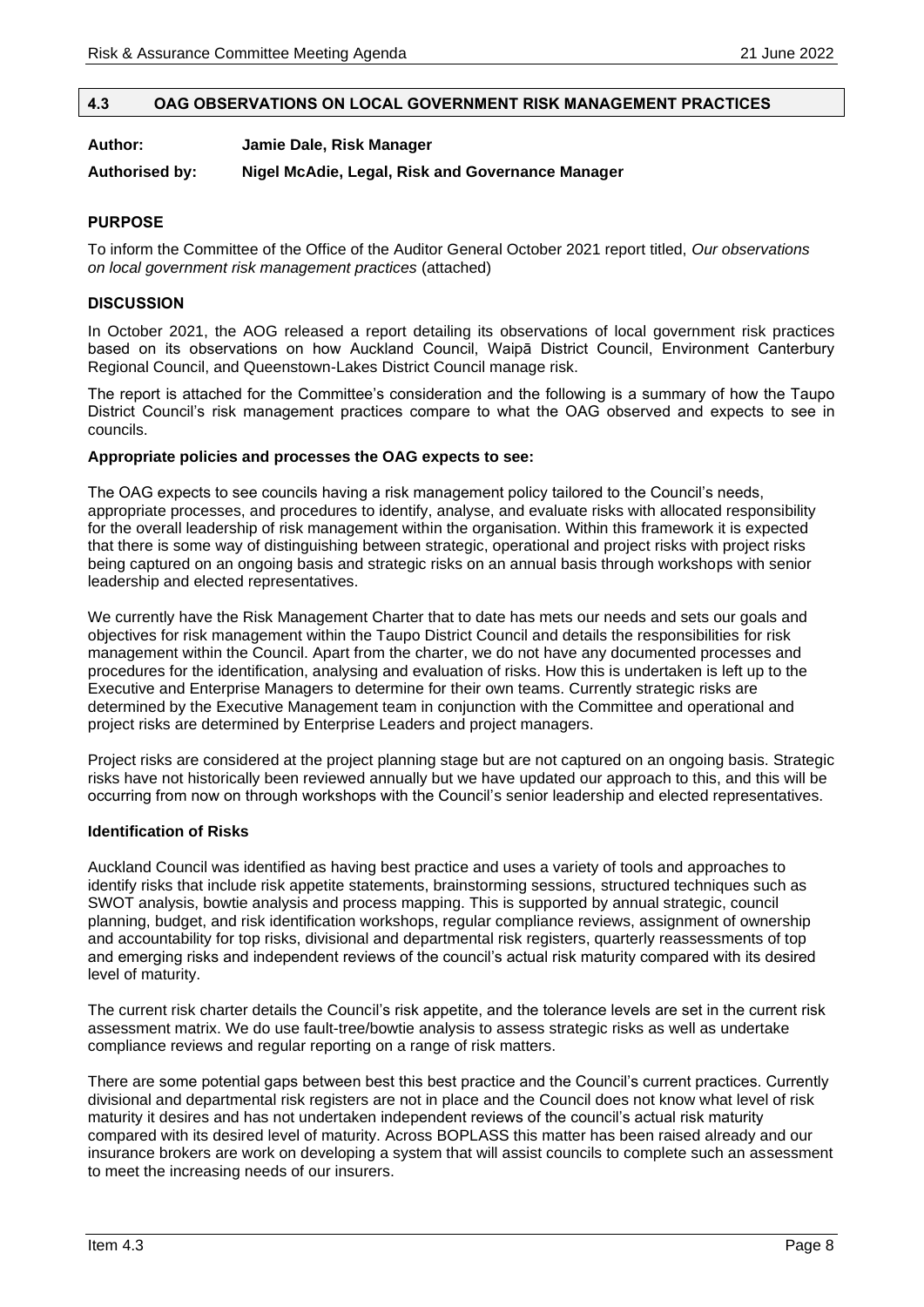# **Managing Risks**

The OAG identified that council staff and elected members need to understand the importance of managing risk and have a strong and sustained commitment to effective risk management.

The Council currently expresses this commitment by:

- Setting the tone from the top and expressing a commitment to risk management within the current Risk Management Charter
- Elevating responsibility for enabling and encouraging good risk management practices to the Chief Executive and Executive Team

Areas where improvements can be made are:

- Integrating risk management throughout the council consistently particularly in its setting of strategic priorities and decision-making processes
- Ensuring that it is appropriately resourced with staff who are adequately trained and experienced in risk management
- Ensuring that elected members have a shared understanding of their roles and responsibilities in risk management
- Ensuring that for internal audit functions, the internal auditor should not also be responsible for risk management decisions

# **Integration of Risk Management into Council Activities**

The OAG identified that effective risk management is not just about the systems and processes in place (the "architecture") – it is also about how staff implement it in their day-to-day work. Successful risk management would include:

- Risk roles and responsibilities are well understood
- Staff know how and when to discuss risk with management based on good process and a supportive environment
- There are few surprises; risk reporting provides early warning.
- The Council's objectives and outcomes are met and the Council's reputation and image are protected.
- Risk management within the Council is continuously reviewed and improved
- Internal and external stakeholders are confident that the Council manages risk within acceptable levels
- Risk management occurs throughout the development and implementation of any business plan, policy, programme, or project.
- All Groups speak the same risk language and respond to risk in a consistent way

Currently outside of workplace health and safety, risk roles and how and when to discuss risk management is not widely understood throughout the Council with differing levels of knowledge and risk maturity. Risk management throughout the implementation of business plans, policies, programs or projects is not being applied consistently. Where it is being applied, it is generally at a lower level and is less than what the OAG expects to see.

# **Risk Aware Versus Risk Averse**

Risk management practices are not usually designed to eliminate all of an organisation's exposure to risk.

Councils can have a risk averse culture across both elected members and staff, which reflects a conservative risk appetite. Because of councils' obligations to be financially prudent and accountable to their communities, this is not surprising.

Risk management is not just about avoiding or reducing the impact of bad outcomes, it is also about supporting an organisation to succeed. Not looking for or not taking opportunities when they arise also has risks. There is a difference between being "risk aware" and "risk averse". Using reliable information to balance risk and return is part of good risk management.

The OAG identified that with the appropriate training and support, Risk and Assurance Committees can help councils by: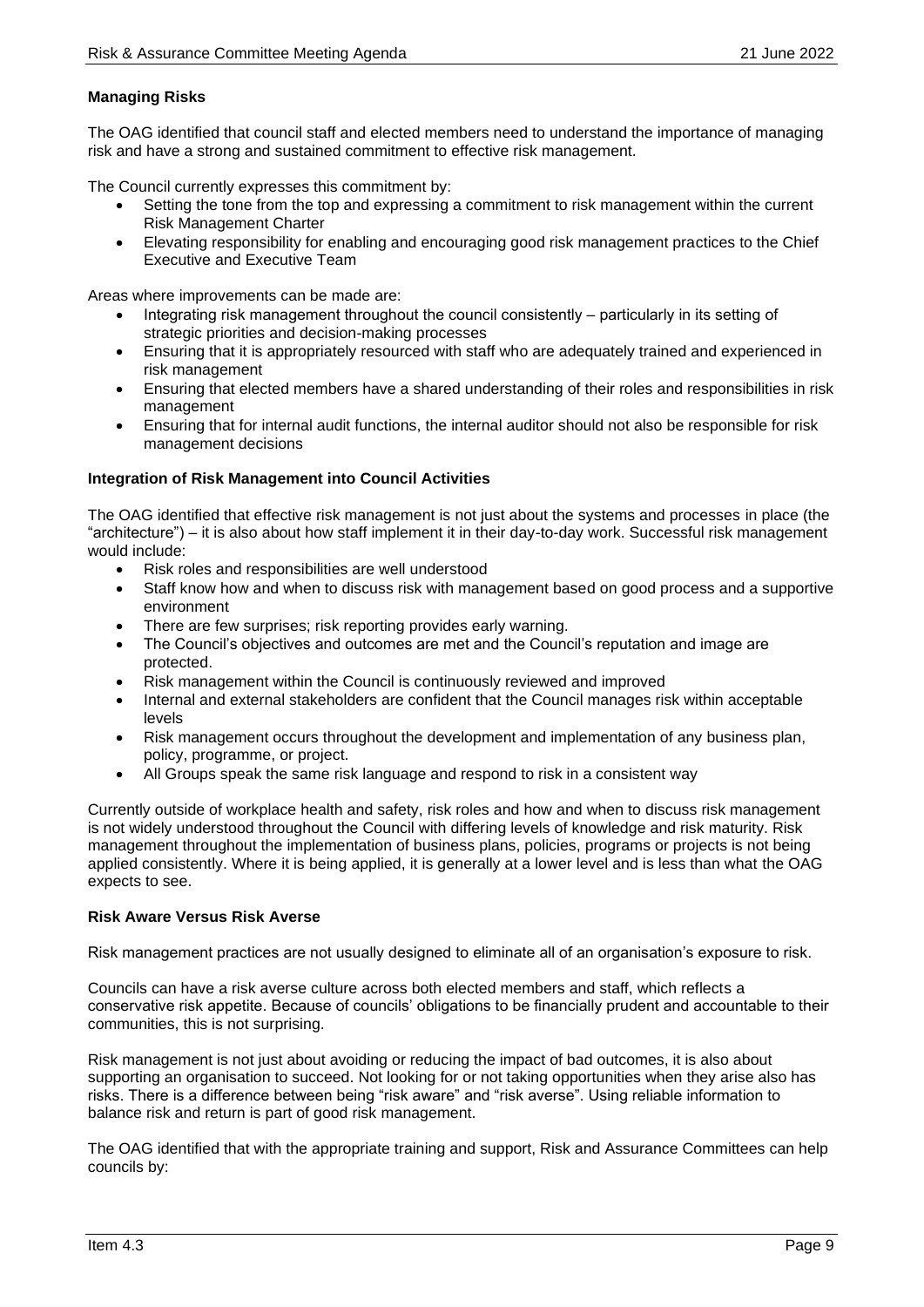- Reviewing the effectiveness of a council's risk management framework, policies, processes, and controls, which provides assurance to elected members that there are effective internal controls to manage risks and that the risk management framework is fit for purpose and used effectively
- Providing assurance that a council's strategies are achieving their intended objectives
- Helping elected members test and challenge new ideas and business-as-usual operations so that the council improves and meets its objectives
- Providing an opportunity for the chief executive or other senior managers to test ideas in a constructive forum

Currently these functions are not specifically detailed the committee's current Terms of Reference but could be considered for inclusion in the terms of reference for any Risk and Assurance Committee post 2022 elections.

# **Improving Elected Member Confidence in Risk Management**

The report identified that identification, understanding, and management of risk is a core part of the role of elected members. Elected members need to be able to make informed decisions about how to deliver their council's objectives that have been set in consultation with their community. They also need to understand the implications of these decisions and understand the risks associated with progressing a proposed course of action and how their council is currently managing or proposing to manage these risks.

Elected members need to be able to test the information they receive from council staff and make wellinformed decisions. To do so effectively, requires good communication between elected members and management to set risk management expectations, including roles and responsibilities and the council's risk appetite and risk tolerance levels

To ensure that these occur elected members should:

- Establish a tone at the top that promotes a risk-aware culture and set the council's risk policy and approach
- Be informed about risks and the measures that management is taking to manage significant risks
- Ensure that the council has appropriate processes for identifying, assessing, and responding to risks in keeping with its risk approach and that these processes are operating effectively

To ensure this happens, the Council's current Risk Management Charter establishes the risk management culture tone and sets the Council's risk policy and approach to risk. This is supported with regular risk reporting to the Risk and Assurance Committee on strategic risks. The responsibility for identifying, assessing, and responding to risks in keeping with its risk approach and ensuring that these processes are operating effectively is delegated to the CEO and the Executive team in the Charter.

# **The Failure of Important Relationships is a Strategic Risk**

It was identified by the OAG that Councils depend on successful relationships to achieve their strategic objectives including relationships with neighbouring councils, central government, mana whenua, and their council-controlled organisations. This has been recognised by the Council and relationship failures with the community are considered a contributing factor to the strategic risk of Ineffective Relationships with the Community.

# **Aspects of Risk Management That Councils Need to Improve**

Throughout the report, the OAG have identified key areas that councils should focus on to improve their risk management practices. These are listed below with how our current practices address these.

| AOG Areas for Improvement Identified                                                                                               | <b>TDC Current Risk Practices</b>                                                                                                                      |
|------------------------------------------------------------------------------------------------------------------------------------|--------------------------------------------------------------------------------------------------------------------------------------------------------|
| Someone in the council being responsible for<br>enabling and driving good risk management<br>practices throughout the organisation | Currently identified as the CEO and Executive in Risk<br><b>Management Charter</b>                                                                     |
| Assessing the level of risk management maturity,<br>they currently have and the level they desire                                  | To be determined how this should be assessed. Our<br>insurers are developing a model for this and should<br>be considered when this work is completed. |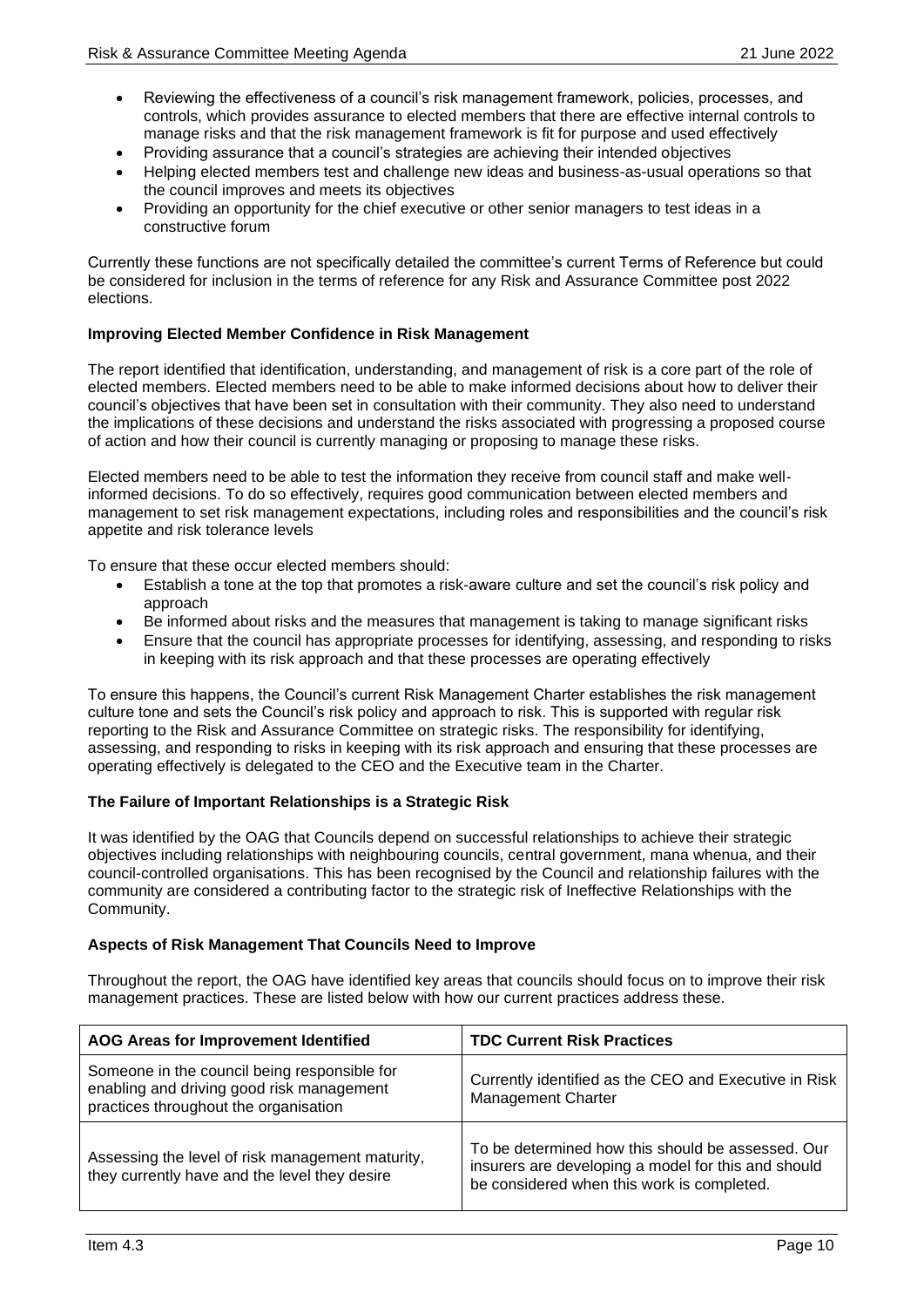| Formally documenting the risk management<br>practices they expect staff and elected members to<br>apply                                                                                                       | Currently there are no documented procedures to<br>supplement the Risk Management Charter that<br>specifies in detail how to implement the risk<br>management practices detailed in the charter. How<br>the Charter is implemented is left up to the relevant<br>executive and enterprise leaders.                                                                               |
|---------------------------------------------------------------------------------------------------------------------------------------------------------------------------------------------------------------|----------------------------------------------------------------------------------------------------------------------------------------------------------------------------------------------------------------------------------------------------------------------------------------------------------------------------------------------------------------------------------|
| Integrating risk management into all council<br>activities, particularly strategy-setting and decision-<br>making, with a particular focus on embedding the<br>coverage of risk in reports to elected members | How risk management is integrated into all Council's<br>activities is not documented. Developmenting<br>formalised processes identifying how this needs to<br>occur could be useful.                                                                                                                                                                                             |
| Improving the training and support provided to staff<br>and elected members on their risk management<br>roles and responsibilities                                                                            | Training outside the standard post-election induction<br>and training has not been undertaken in a structured<br>manner. Investigation into formalised training from<br>external specialists should be considered for<br>committee members.                                                                                                                                      |
| Ensuring that their audit and risk committee is clear<br>about its role in gaining assurance over the<br>management of risk                                                                                   | Covered by the Terms of Reference for the<br>committee and post-election inductions                                                                                                                                                                                                                                                                                              |
| Regularly reviewing risk management activity to<br>inform progress and areas of improvement                                                                                                                   | Recently we have introduced review and reporting<br>templates for strategic risks that cover these points<br>for these risks.                                                                                                                                                                                                                                                    |
| Making greater use of quantitative risk analysis or<br>assessments to support relevant decision-making.                                                                                                       | There are challenges around the use of quantitative<br>analysis for many of the Council's risks. As the<br>majority of the Council's work involves the delivery of<br>services to its ratepayers it is difficult and time<br>consuming to get meaningful data. Quantitative<br>analysis is more useful on narrow focussed tasks<br>such as project management. See summary below |

# **Qualitative Risk Analysis**

- Subjective evaluation of probability and impact
- Focused at risk-level
- Broader use across all identified risks
- Less time-consuming and straightforward
- No investment for specialised S/W is necessary
- Does not require significant amount of data
- Does not utilise cost benefit analysis to finalise risk
- Requires a certain level of work which is based on the security assessor's expertise and previous experience in order to arrive at risk ratings.

#### **Quantitative Risk Analysis**

- Probabilistic and objective estimation of time, cost,
- Focused at task/project-level
- Limited use, dependent on type of project, risk type, and data availability.
- Time-consuming and potential cost associated
- Requires significant amount of data
- Utilises cost benefit analysis to finalise risk
- Requires meticulous work which is based on the security assessor's expertise and previous experience in order to provide an accurate depiction of risks in terms of value

# **CONCLUSION**

The Office of the Auditor General's Observations on Local Government Risk Management Practices provides some useful information and guidance on what good local government risk management practices should include and the role Audit and Risk committees can play in ensuring appropriate risk management practices are employed to identify and manage risks.

Comparing our current risk management practices against the OAG's observations has identified some areas that could be seen as providing opportunities for improvement to strengthen our current risk management practices. As part of our ongoing continuous improvement, we will be reviewing our current practices to see where and how improvements can be made and plan a programme to Implement these.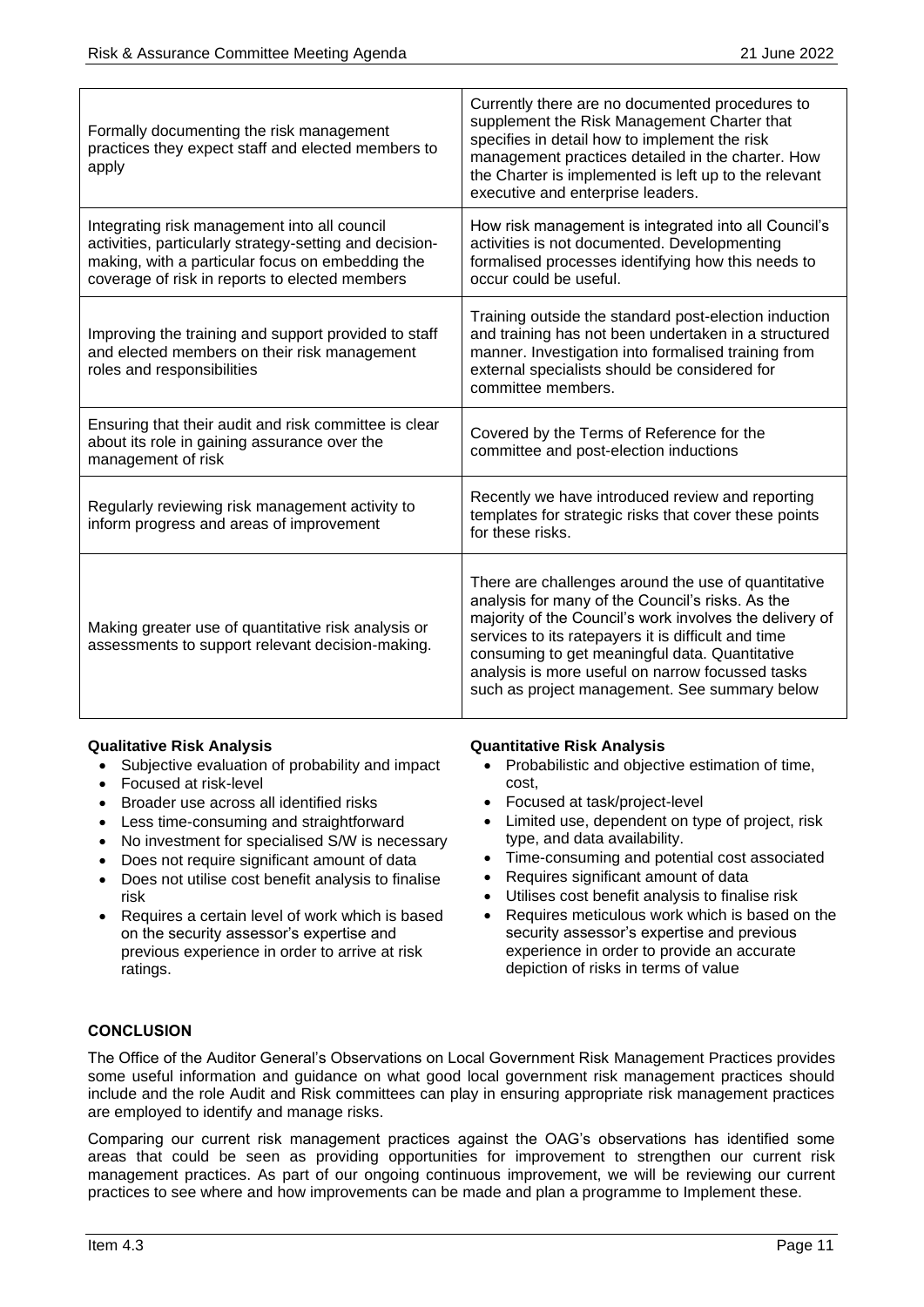# **RECOMMENDATION(S)**

That the Risk & Assurance Committee receives this report and the Office of the Auditor General's document titled, Our Observations on Local Government Risk Management Practices - October 2021

# **ATTACHMENTS**

1. OAG Observations on Local Government Risk Management Practices October 2021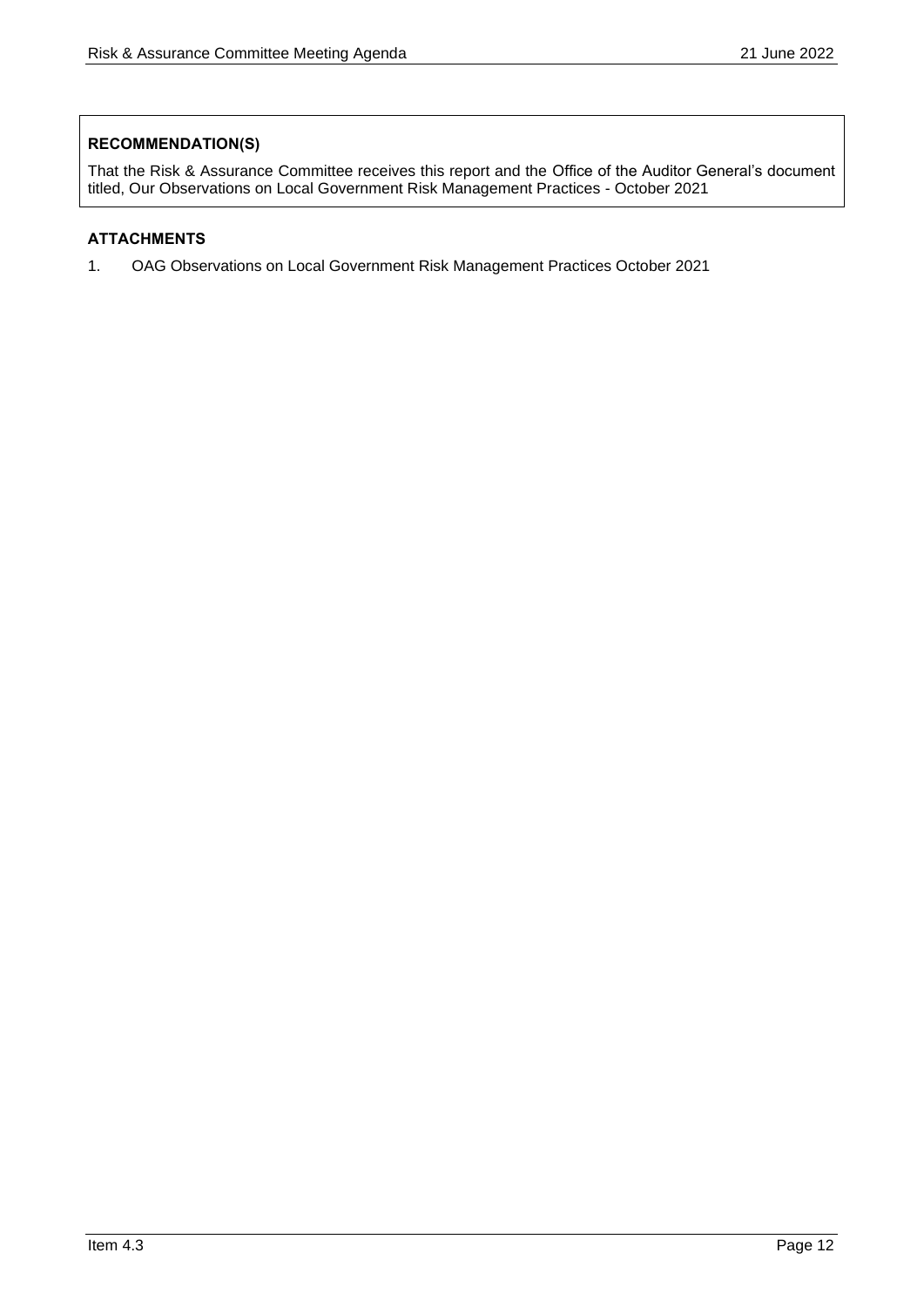## <span id="page-12-0"></span>**4.4 BOPLASS INSURANCE RENEWAL MEETING**

**Author: Jamie Dale, Risk Manager**

#### **Authorised by: Nigel McAdie, Legal, Risk and Governance Manager**

# **PURPOSE**

To inform the Committee of the contents of the last BOPLASS insurance renewal meeting and the AON's presentation to the group.

#### **DISCUSSION**

The BOPLASS insurance group met online to receive updates on what we expect to see in this year's insurance renewal programme. This forum included a market update from AON with a power-point presentation, discussion on cyber security insurance for local government, discussion on valuations and asset selection, an offer of help from AON to help Councils with the OAG recommendations and general business discussion.

The key takeaways from this update are

- Natural disasters and cyber security are the focus of insurer underwriters.
- Professional indemnity continues to be of concern.
- Due to the continuing impact of disasters around the world, insurer underwriters' processes have become more rigorous, and data driven.
- Underwriting is moving from an intuition-led environment to a data-driven occupation. Consequently, high quality data has become extremely important as underwriters look to place their capacity into good risks
- Due to the severity and frequency of cyber claims, cyber security is rapidly becoming a high-risk category and some organisations will struggle to find suitable insurance. A number of insurers are refusing cover. The Taupo District Council is not one of these, and should be able secure insurance cover at the next renewal.
- Valuations for assets need to reflect true value not depreciated value and factor in inflationary and supply chain issues we may face and it is important that the information provided is accurate.
- Asset registers or insurance schedules submitted should reflect what the Council wishes to insure, no more and no less.

#### **RECOMMENDATION(S)**

That the Risk & Assurance Committee the minutes of the March 2022 BOPLASS insurance renewal meeting and AON's BOP LASS Q1 Risk & Insurance presentation

#### **ATTACHMENTS**

- 1. BOPLASS Q1 Risk & Insurance presentation
- 2. BOPLASS Insurance Renewal Meeting Minutes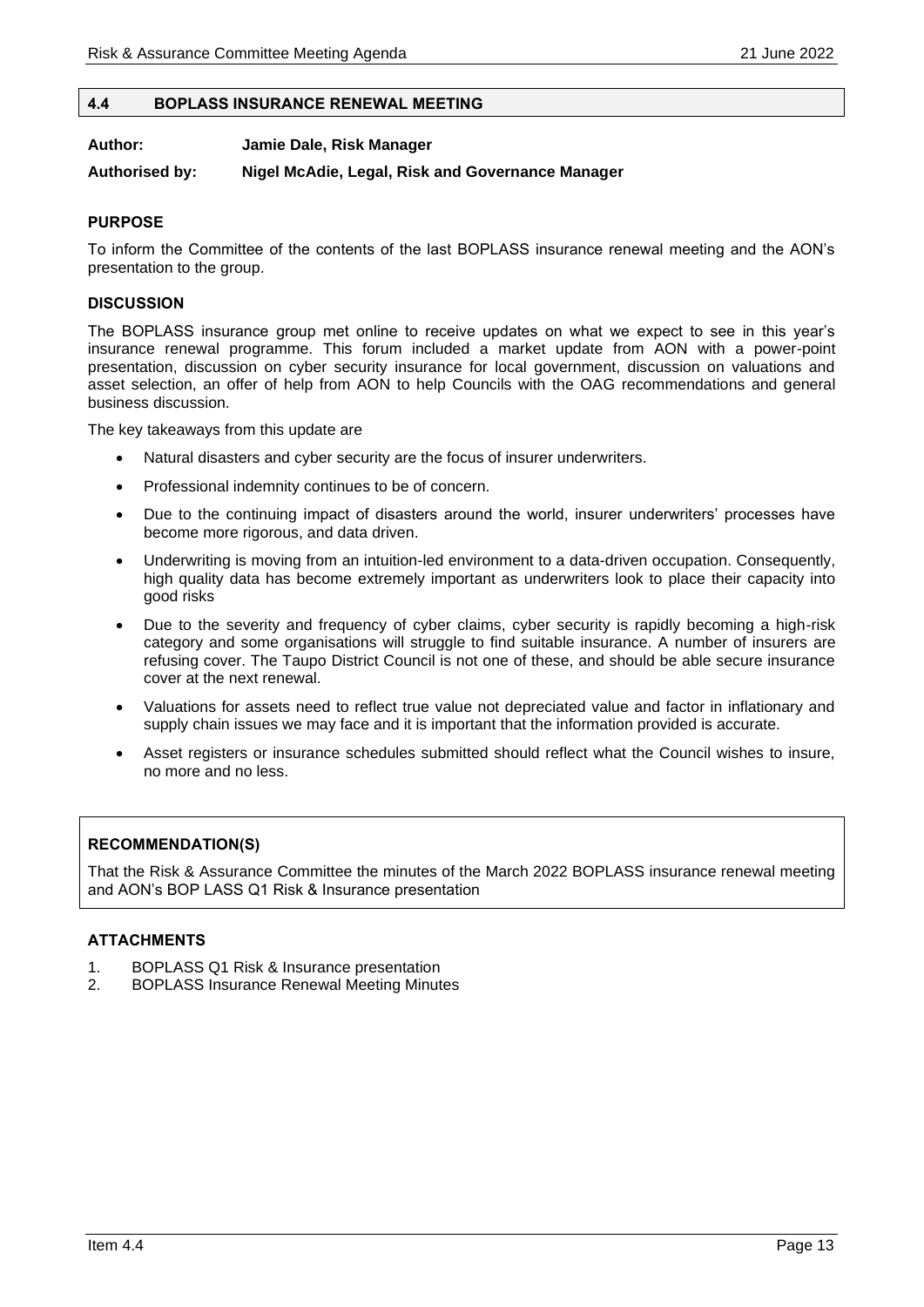#### <span id="page-13-0"></span>**4.5 BOPLASS INSURANCE CYBER SECURITY MEETING**

**Author: Jamie Dale, Risk Manager**

#### **Authorised by: Nigel McAdie, Legal, Risk and Governance Manager**

#### **PURPOSE**

To inform the Committee of the content of the recent BOPLASS insurance cyber security meeting and AON's presentation on cyber security.

#### **DISCUSSION**

BOPLASS IT group members and insurance group members met online to receive updates on the current state of cyber insurance within the local government market in New Zealand. AON ran a presentation detailing the current state of play within the cyber insurance market and the expectations for cyber insurance renewals for 2022.

Key points from this meeting are as follows:

- The availability of cyber insurance in the local (NZ) market is limited and insurers are focussed on minimum security controls which is emphasised for government/public entities. The minimum controls insurers expect to see include
	- Multifactor Authentication (MFA)
	- Endpoint Detection and Response (EDR)
	- Security & Privacy Training/Education for IT staff
	- Legacy Systems/End of Life Systems identification and control
	- Patch Management
	- Business Continuity and Incident Response Plans
- The cyber insurance market experiencing significant price increases, i.e. Increase of 1500% from 2012 to 2020 with insurers also now implementing higher deductibles to combat losses and promote better control practices.

Minutes of this meeting and a copy of the AON presentation are attached for committee members information.

# **RECOMMENDATION(S)**

That the Risk & Assurance Committee receives the minutes of the BOPLASS cyber security meeting and the AON BOPLAS Cyber Discussion presentation

#### **ATTACHMENTS**

- 1. BOPLASS Insurance Cyber Security Meeting minutes
- 2. AON BOPLASS Cyber Discussion presentation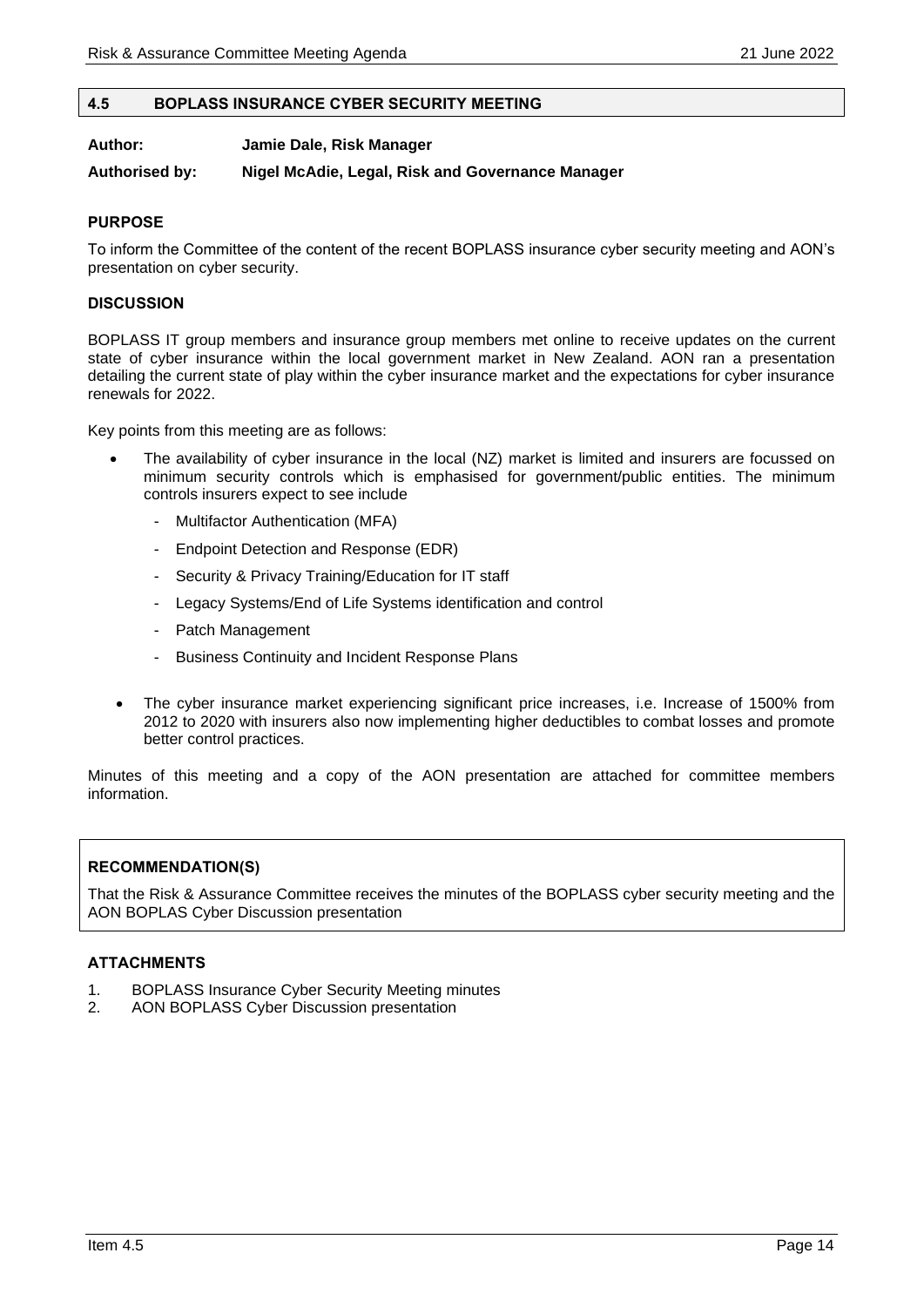# <span id="page-14-0"></span>**4.6 UPDATE ON THE 2022 LOCAL GOVERNMENT ELECTIONS AND DISCUSSION ON COMMITTEE STRUCTURE AND TERMS OF REFERENCE**

**Author: Shainey James, Governance Quality Manager**

**Authorised by: Nigel McAdie, Legal, Risk and Governance Manager**

# **PURPOSE**

To receive an update on this year's local government elections and to discuss the Risk & Assurance Committee's current Terms of Reference with a view to capturing any suggestions for change following the elections.

# **DISCUSSION**

Earlier this year, the Local Government Commission confirmed Taupō District Council's representation arrangements for the elections to be held on 8 October 2022. The Council will comprise the Mayor and 12 councillors elected via wards as follows:

- Two councillors elected by the electors of the Te Papamārearea Māori Ward;
- One councillor elected by the electors of Mangakino-Pouakani General Ward;
- One councillor elected by the electors of Taupō East Rural Ward;
- Seven councillors elected by the electors of Taupō General Ward; and
- One councillor elected by the electors of Tūrangi-Tongariro General Ward.

Nominations for these election issues will open on Friday 15 July and close at noon on Friday 12 August 2022. The elections will be conducted by postal vote between Friday 16 September and noon on Saturday 8 October 2022.

All current committees are deemed to be discharged at the end of the current Triennium, unless the local authority resolves otherwise (clause 30, Schedule 7, Local Government Act 2002 "LGA"). Following the elections, the Mayor has the power to establish committees (s 41A, LGA) and in practice, this is usually done via recommendation to a full Council meeting. The Risk & Assurance Committee may wish to make recommendations for improvements to the current structure, including Terms of Reference, and / or to confirm what is working well. The Committee's Terms of Reference are **attached** as a starting point for discussion. Any comments will be captured by staff, collated and provided to the new group of Elected Members for consideration following the elections.

# **CONCLUSION**

It is recommended that the Committee receives the update about the elections and has a discussion about Terms of Reference, including any suggestions for improvement which could be noted and provided to the incoming Council following the 8 October 2022 elections.

# **RECOMMENDATION(S)**

That the Risk & Assurance Committee receives the update on the 2022 elections.

# **ATTACHMENTS**

1. Risk & Assurance Committee Terms of Reference 2019-2022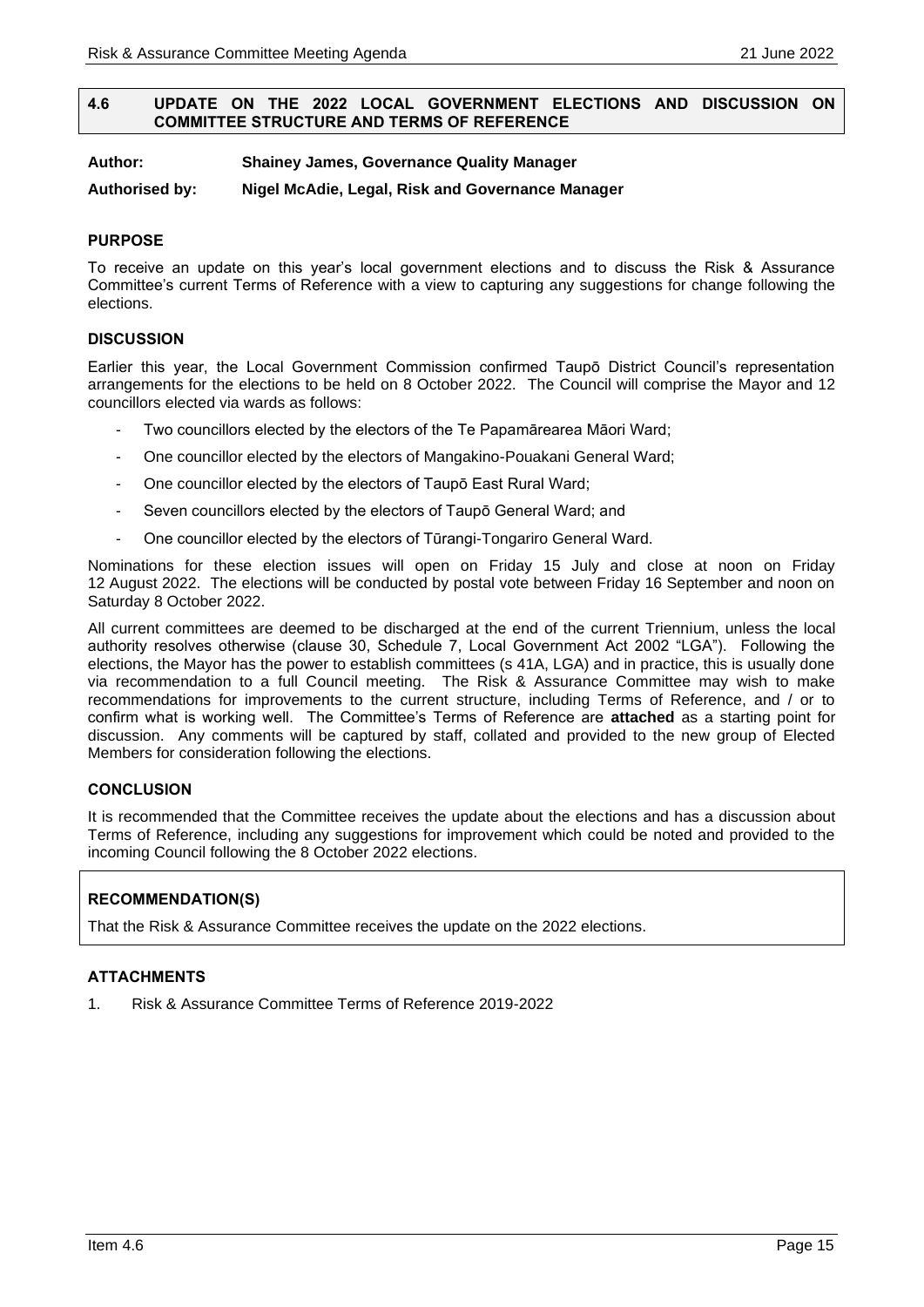# <span id="page-15-0"></span>**4.7 TAUPO DISTRICT COUNCIL WAKA KOTAHI PROCEDURAL AUDIT REPORT**

| Author: | <b>Claire Sharland, Asset Manager Transportation</b> |  |
|---------|------------------------------------------------------|--|
|         |                                                      |  |

**Authorised by: Denis Lewis, Infrastructure Manager**

# **PURPOSE**

To provide an update on procedural audit report for activities funded through the National Land Transport Programme.

#### **DISCUSSION**

An investment procedural audit was undertaken by Waka Kotahi in February 2022 which is to provide assurance to Waka Kotahi that the investment in Council's land transport programme is well managed and delivering value for money.

Subject areas the audit covered were as below along with the council response. For full commentary on the subject areas below, please refer to the report attached.

| <b>Subject Areas</b>          | <b>Rating Assessment</b>       |
|-------------------------------|--------------------------------|
| Previous Audit issues         | Some improvement needed        |
| <b>Financial Processes</b>    | Significant improvement needed |
| <b>Procurement Procedures</b> | Some improvement needed        |
| <b>Contract Management</b>    | Some improvement needed        |
| <b>Professional Services</b>  | Effective                      |
| <b>Overall Rating</b>         | Some improvement needed        |

The one significant improvement required above was around the end of year processes for ensuring the Job Ledger and General Ledger are reconciled on a regular basis and provides Waka Kotahi with reconciliation documentation to support our final claim for 2021/22. This should be resolved now we have since moved onto a new accounting system which uses a work system, and we will ensure that works & GL systems reconcile.

All other improvements identified have either been resolved or will be included into our work programmes.

#### **CONCLUSION**

In summary there were no major risks identified by the audit and the recommendations identified will be addressed through our work processes. As an outcome of the previous audit issues, we will be developing a register to ensure all the recommendations and action dates are addressed monitored.

# **RECOMMENDATION(S)**

That the Risk & Assurance Committee receives the final procedural audit report dated 15 March 2022

# **ATTACHMENTS**

1. Investment Audit Report - Procedural audit of Taupo District Council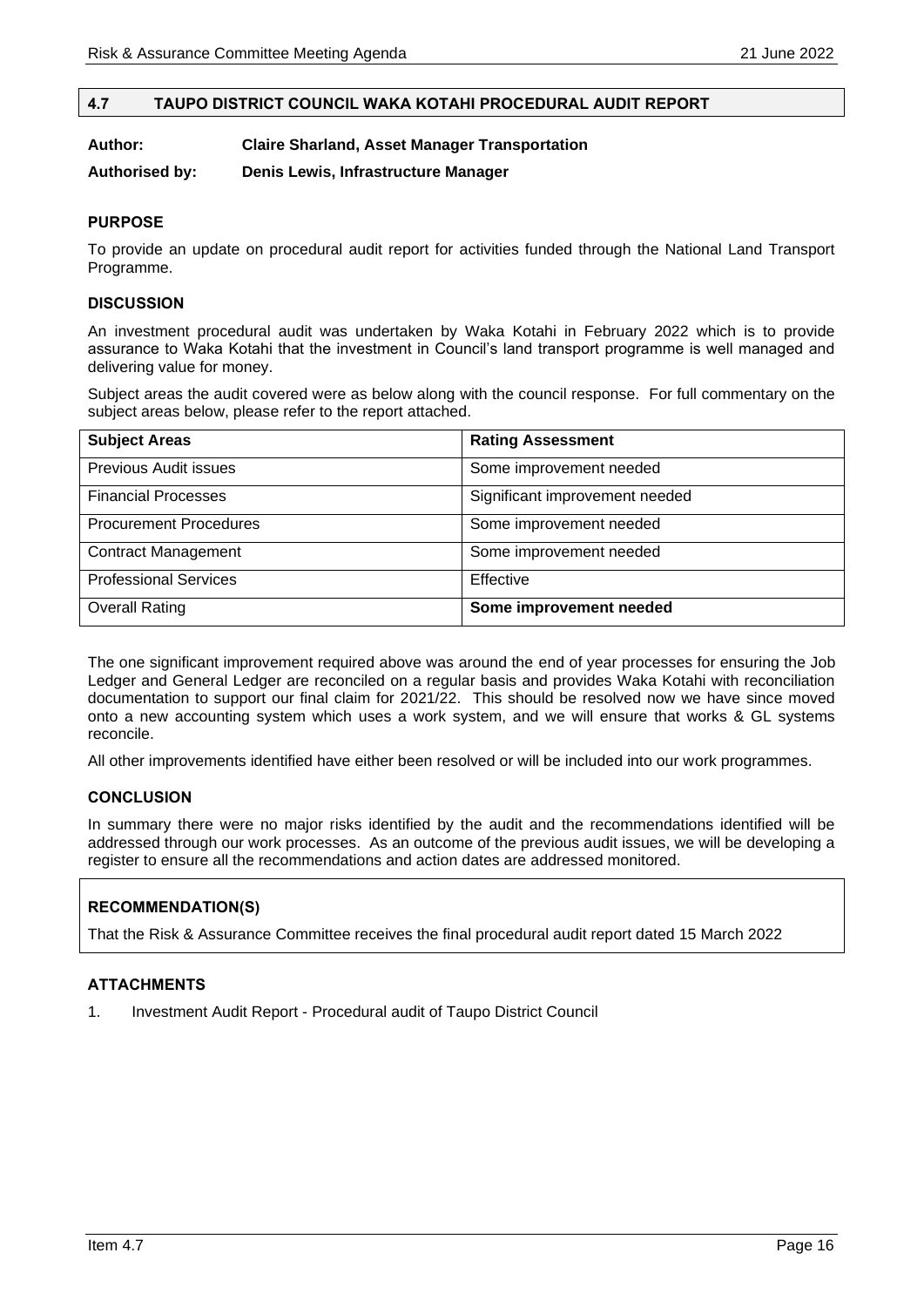## <span id="page-16-0"></span>**4.8 IANZ RECOGNISED VERIFICATION AGENCY REAPPROVAL AUDIT**

#### **Author: Bryan Brett, Environmental Health Team Leader**

**Authorised by: Jessica Sparks, Environmental Services Manager**

# **PURPOSE**

To update the Risk and Assurance Committee on the outcome of the Recognised Food Verification Agency audit undertaken by IANZ on the 25<sup>th</sup> of May 2022. This audit was to reapprove Taupo District Council to undertake verifications under the Food Act 2014 for a further three years.

#### **DISCUSSION**

Taupo District Council was originally recognised in 2019 under the Food Act 2014 to undertake verifications of food business in our district and beyond. This recognition requires a Quality Management System (QMS) to be implemented to provide the consistency expected of a recognised agency.

This audit by IANZ was the first full agency reapproval audit since our original recognition. This recognition allows TDC verifiers to undertake cost effective verifications for the full range of food businesses and provides an important framework for the development of verifiers at TDC.

#### **Key comments from the report include:**

- Taupo District Council (TDC) demonstrated good ownership and responsibility for its operations
- The agency had a well developed and implemented QMS
- TDC were seen to be committed to providing competent and consistent services.
- IANZ recommends that Taupo District Council continues to meet the requirements to be a Recognised Agency to conduct verification services under the Food Act 2014

#### **General Findings**

The audit found all areas of the QMS were being well implemented. This audit considered factors such as resourcing, management of workloads, overdue work, internal management, performance reviews, management of contractors, reporting and record keeping, enforcement and Registration Authority functions among others.

No non-conformances were identified during this audit which we were assured by the auditor is an uncommon occurrence across all Recognised Agencies in New Zealand.

The audit made 6 recommendations for minor areas of improvement. These can be easily adopted into our existing processes and will provide a useful means of improving our processes going forward.

#### **CONCLUSION**

The IANZ reapproval audit was very favourable and demonstrated a considerable improvement on prior audits. Processes are being well implemented and workloads are being well managed. It is clear that TDC is performing very favourably against other Recognised Agencies in New Zealand. The audit resulted in IANZ recommending Taupo District Council retain its recognised verification agency status with the Ministry for Primary Industries.

#### **RECOMMENDATION(S)**

That the Risk & Assurance Committee receives the outcome of the IANZ MPI Recognised Agency Assessment Report 2022

# **ATTACHMENTS**

1. IANZ MPI Recognised Agency Assessment Report 2022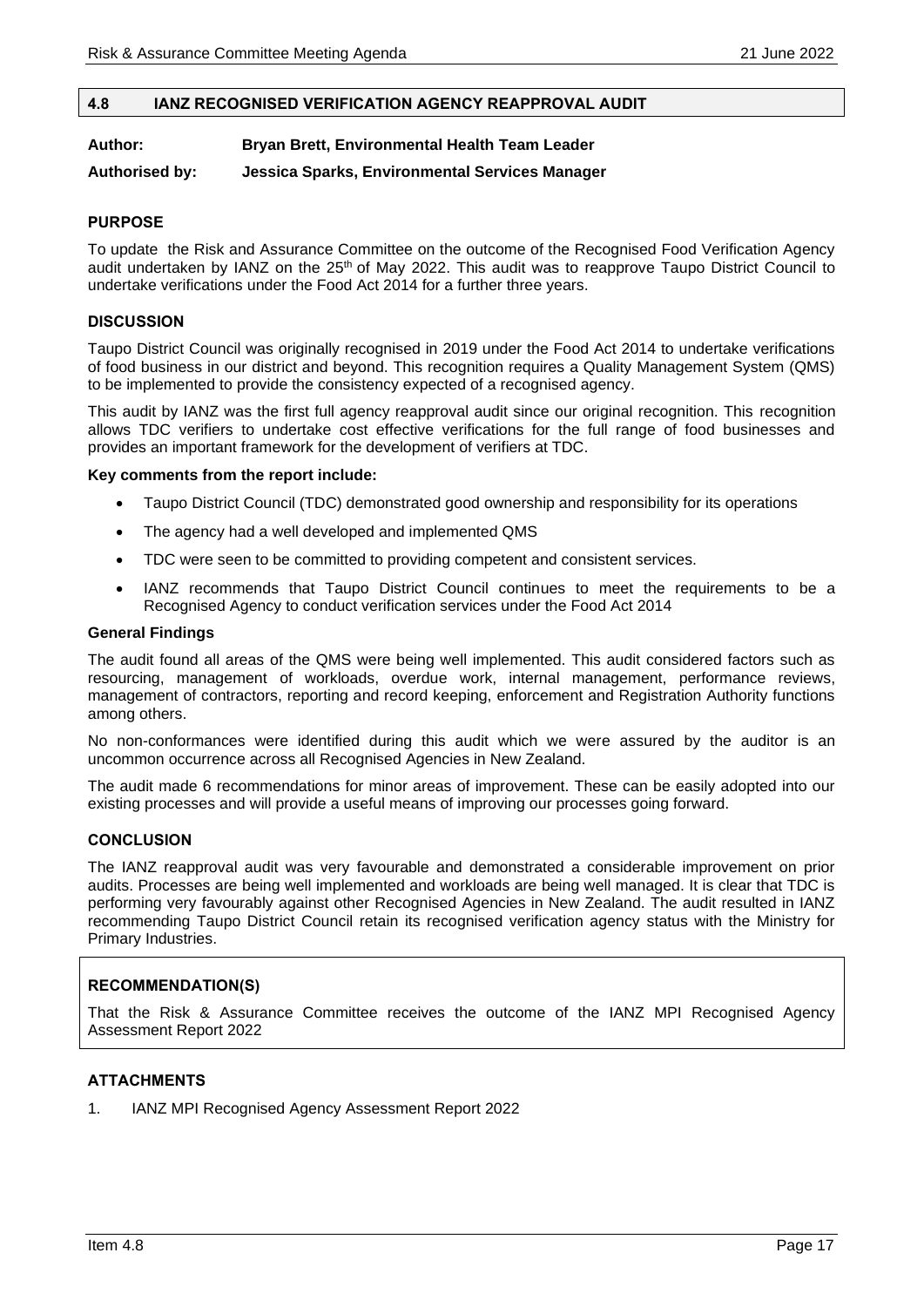#### <span id="page-17-0"></span>**4.9 STRATEGIC RISK UPDATE JUNE 2022**

| Author:               | Jamie Dale, Risk Manager                         |
|-----------------------|--------------------------------------------------|
| <b>Authorised by:</b> | Nigel McAdie, Legal, Risk and Governance Manager |

#### **PURPOSE**

To update the Committee on the status of the current Strategic Risk Register risks.

#### **DISCUSSION**

This report on the strategic risks builds on the reporting template presented to the Committee at its March meeting. The update report is intended to improve our understanding of these risks and help achieve one of the key indicators of successful risk management being that there are few surprises; risk reporting provides early warning.

An essential part of ensuring there are no surprises, is ensuring that the controls used to manage risks are in place and being applied consistently. For this report we have looked how controls are being implemented and if not fully implemented, what plans are in place to implement them. This report did identify some controls that are not fully implemented and with no improvement plans and these will require more in-depth analysis to understand the impact on the strategic risk they relate to.

The Strategic Risk Summary looks at the current key risk drivers, their impact, and controls currently employed or planned and this information is included in the Risk Heat Map. In this summary there has been some increases in the likelihood across some risks areas and are noted on the Strategic Risk Summary.

Moving forward we will be looking at if and how the effectiveness of these controls can be measured to improve our understanding of our current risks and allow us to ensure they are being managed appropriately.

### **CONCLUSION**

Most of the risk controls identified for managing the strategic risks are either fully implemented or partially implemented with plans for full implementation. A minority of controls have not been fully implemented with no current plans for full implementation and we will be looking at these controls to determine their relevance and criticality for the treatment of risks and whether their implementation or lack of has a significant effect on the risk.

The risk summary identifies some increases in likelihood relating to the current environment the Council is working in and its effects on staffing, ICT, legal compliance, financial management, and health and safety. Most are related to external influences and the Council's options for reducing the risk largely sit within mitigation of the impact rather than minimising the likelihood.

# **RECOMMENDATION(S)**

That the Risk & Assurance Committee receives the Strategic Risk Report for June 2022

# **ATTACHMENTS**

1. Strategic Risk Report June 2022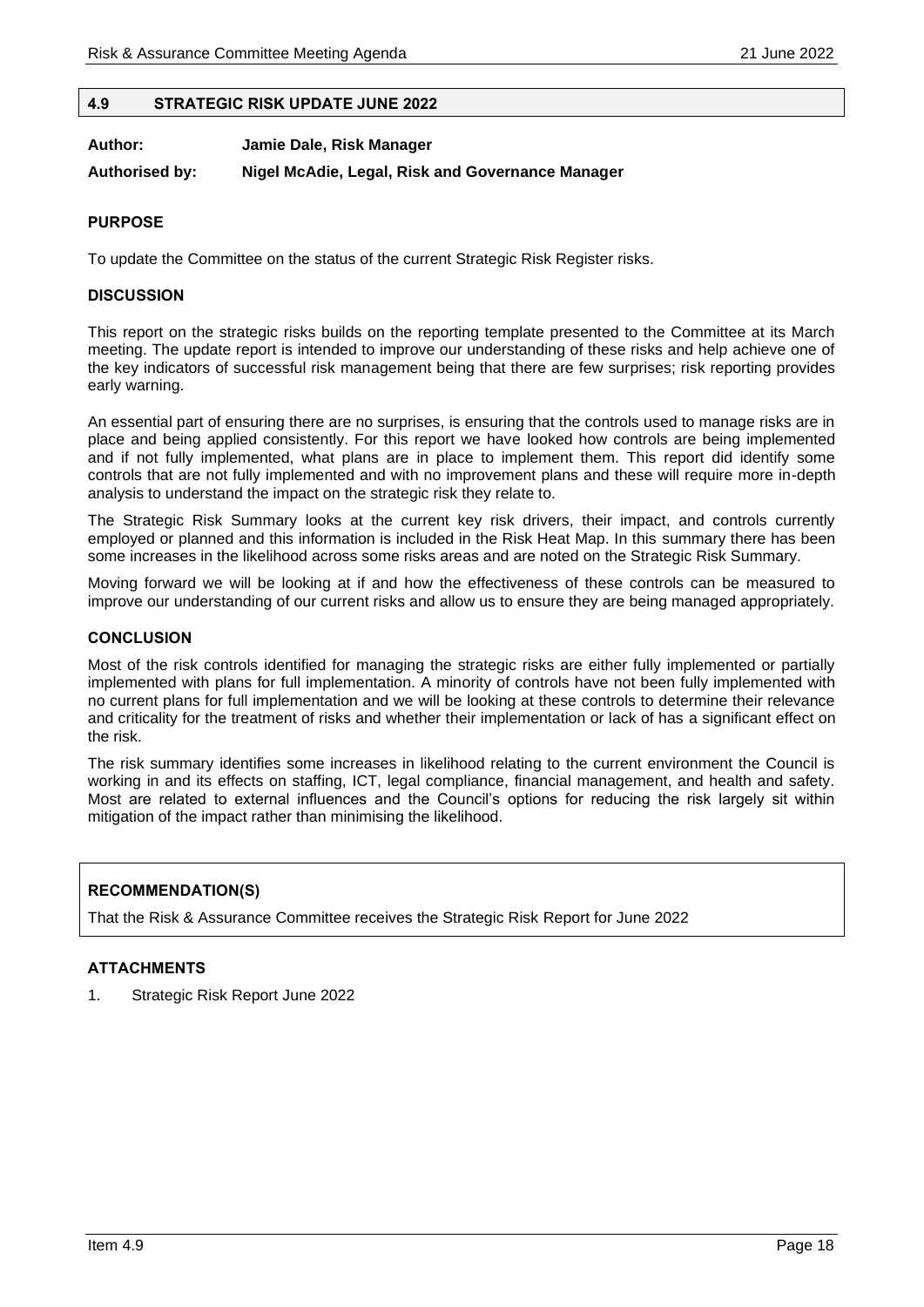#### <span id="page-18-0"></span>**4.10 2022 IANZ SPECIAL AUDIT - BCA**

| Author: | Jessica Sparks, Environmental Services Manager |
|---------|------------------------------------------------|
|---------|------------------------------------------------|

**Authorised by: John Ridd, General Manager Policy and Strategy**

#### **PURPOSE**

To update the Risk & Assurance Committee on the outcome of the remote accreditation special assessment of the BCA functions undertaken in May 2022 by IANZ.

#### **DISCUSSION**

Taupō District Council, as required by the Building Act, is a Building Consent Authority (BCA), which has a requirement to issue building consents and undertake building inspections. This is a critical area for Council as it ensures building work can proceed in a safe and efficient manner and provides confidence to the public that buildings they live and work in meet a high standard.

To maintain our role as a BCA, the Ministry of Business Innovation and Employment (MBIE) contract IANZ to undertake comprehensive audits of all BCA's every two years, or more often if serious issues are discovered.

In late May 2022, the BCA was audited remotely by IANZ. Usually, a routine reassessment is conducted every two years, however due to the amount of serious non compliances in 2021, a special assessment was required this year. IANZ auditors (Lead Assessor: Lesley Chen, Technical Expert: John Hudson) undertook the audit, and the results are attached to this agenda.

The changes to process implemented because of the March 2021 audit has substantially improved our performance. There are, however, some outstanding issues, and the outstanding non-compliances must be addressed for accreditation to continue.

In total the results of the audit TDC received 6 general non-compliances, 2 of which were resolved while the audit was taking place.

|                                         | This assessment: | Last assessment: |
|-----------------------------------------|------------------|------------------|
| Total # of "serious" non-compliances:   |                  | 8                |
| Total # of "general" non-compliances:   |                  | 18               |
| Total # of non-compliances outstanding: |                  | 23               |
| <b>Recommendations:</b>                 | 6                | 9                |
| <b>Advisory notes:</b>                  |                  |                  |

#### **Assessment findings:**

We are required to now provide an action plan for addressing the 4 non compliances by 1 July 2022, and then have them cleared by 26 August 2022 by IANZ. These are minor non compliances and will be resolved in the time frame.

The BCA's risk, both to the Territorial Authority, as a BCA and as an organisation accredited by IANZ was assessed. The BCA was considered to pose a **Low Risk**. The risk assessment is detailed in the attached report.

# **CONCLUSION**

The Special Assessment Report has indicated that we have met the requirements and significantly improved on the 2021 assessment. The 4 outstanding non compliances are minor and will be able to be resolved easily within the time frame set out.

Our next assessment of the BCA is planned as a **Routine Reassessment** for **March 2023.** 

# **RECOMMENDATION(S)**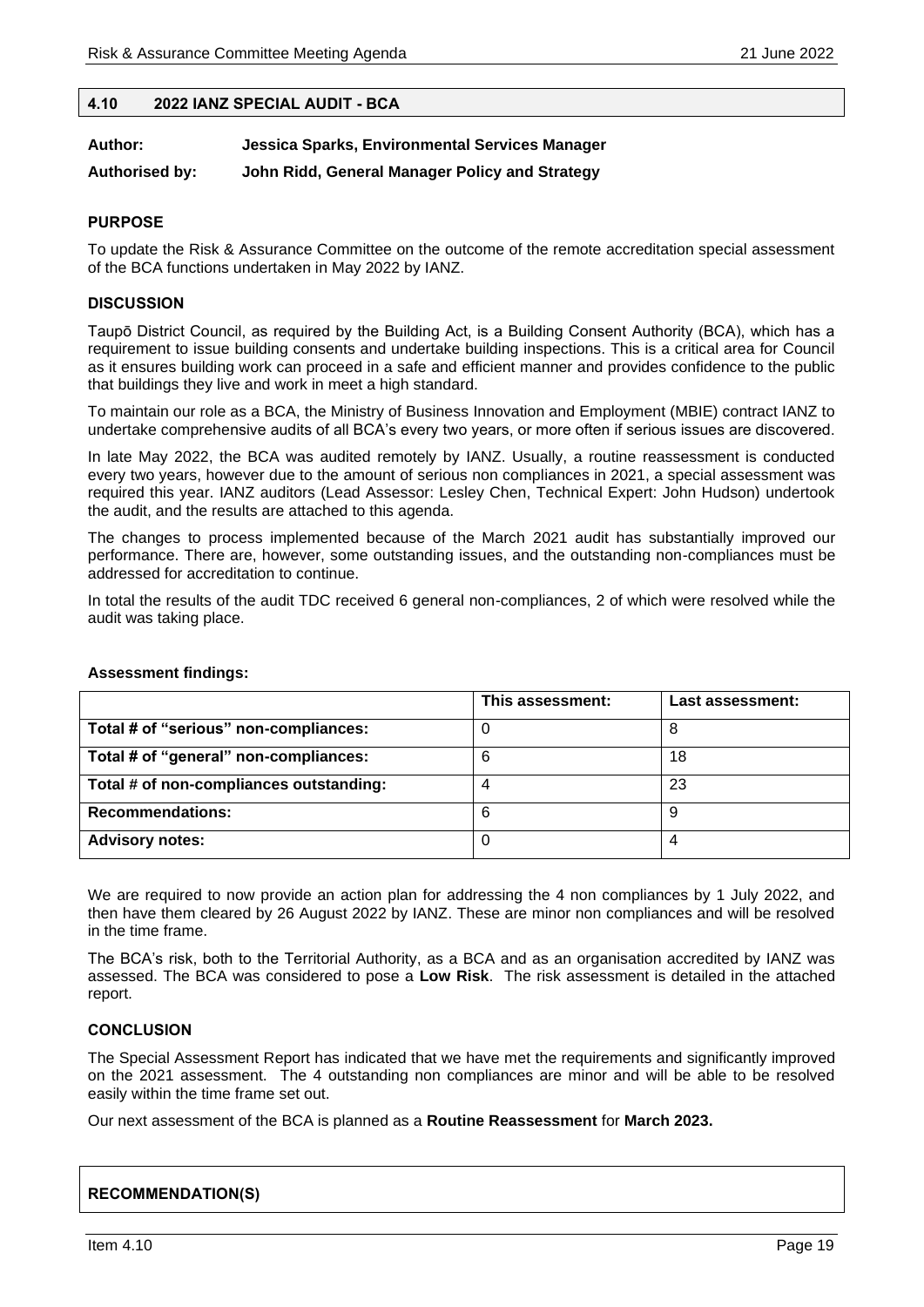That the Risk & Assurance Committee receives the IANZ Initial Special Assessment Report dated 30 May – 2 June 2022.

# **ATTACHMENTS**

1. IANZ Assessment May 2022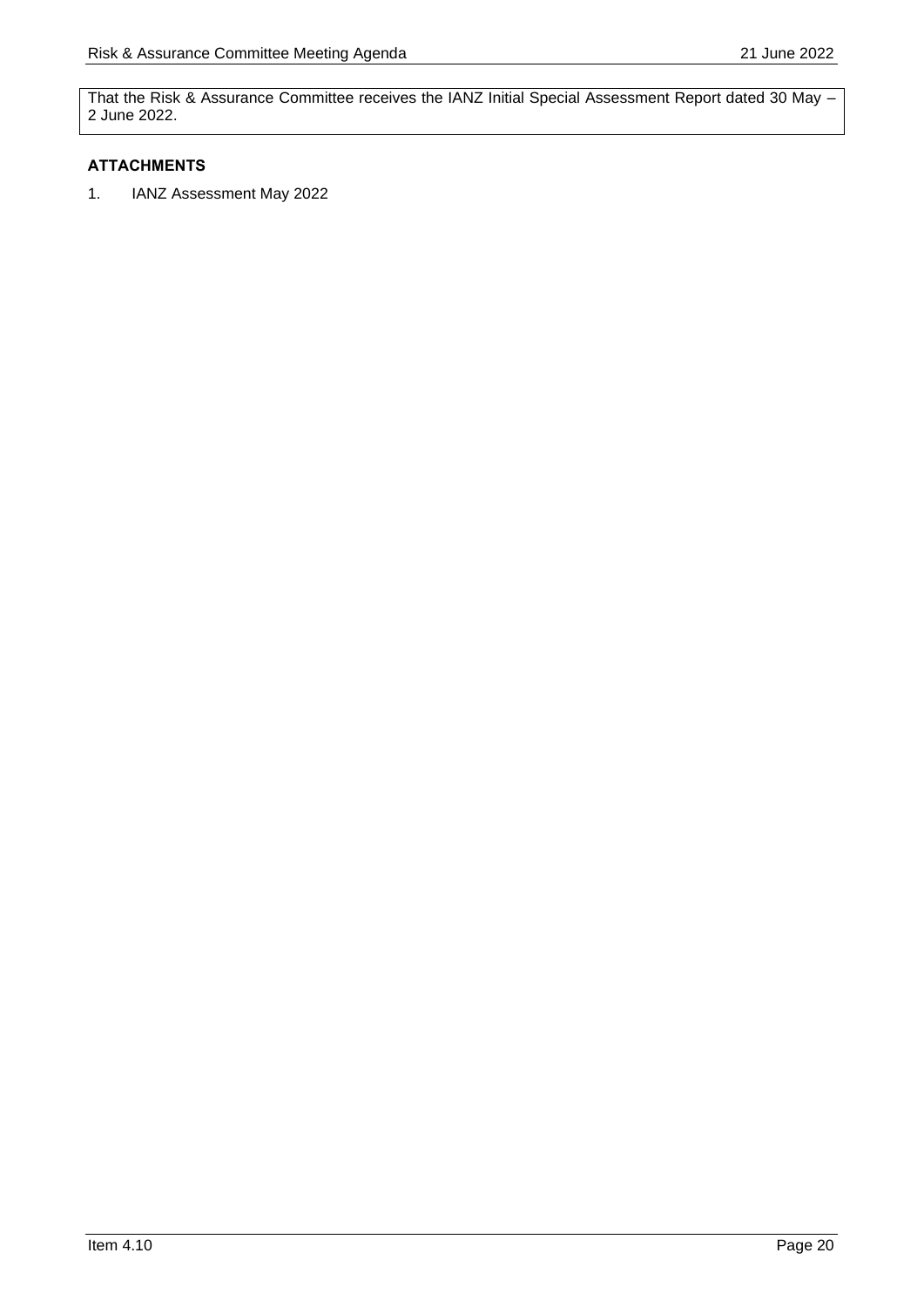# <span id="page-20-0"></span>**4.11 PROJECT QUANTUM UPDATE**

| Author:               | <b>Tracey May, Digital Transformation Manager</b> |
|-----------------------|---------------------------------------------------|
| <b>Authorised by:</b> | Andrew Peckham, General Manager Corporate         |

# **PURPOSE**

To receive an update on the Enterprise Resource Planning (ERP) replacement project (Project Quantum).

# **DISCUSSION**

There are no decisions being sought at this stage, the following update is provided for your information.

After many years of effort and several modules going live or about to - the project is making visible strides forwards and beginning to realise the benefits through what has been delivered to date.



We have also recognised that since the start of the project 3 years ago, our organisation has evolved through the impacts of Covid-19, resourcing issues, and realignments, along with numerous learnings throughout the project journey to date. We have taken the opportunity to relook at the way we work and what is required to deliver the next phase being the Property and Revenue (P&R) module roll out.

The key considerations in the replanning were:

- **Cultural**
	- $\circ$  Fatigue across the project team and organisation with such a large change project and the challenge to balance the project with other projects and BAU commitments.
	- $\circ$  Ongoing challenges with change management as business ownership and benefit realisation has been slower than anticipated.

#### • **Technical**

o Product Readiness

The P&R module is the least mature of the new Technology One CiAnywhere modules and the amount of implementation configuration required was significantly underestimated by both Technology One and TDC. Concessions/compensation have been made by Technology One throughout to offset some of the increased costs to TDC, but has caused delays in the product readiness. Since first seeing the P&R module in its very early state 3 years ago, the product development has gained momentum and we are now seeing these improvements being delivered closing the gap on functionality requirements we had.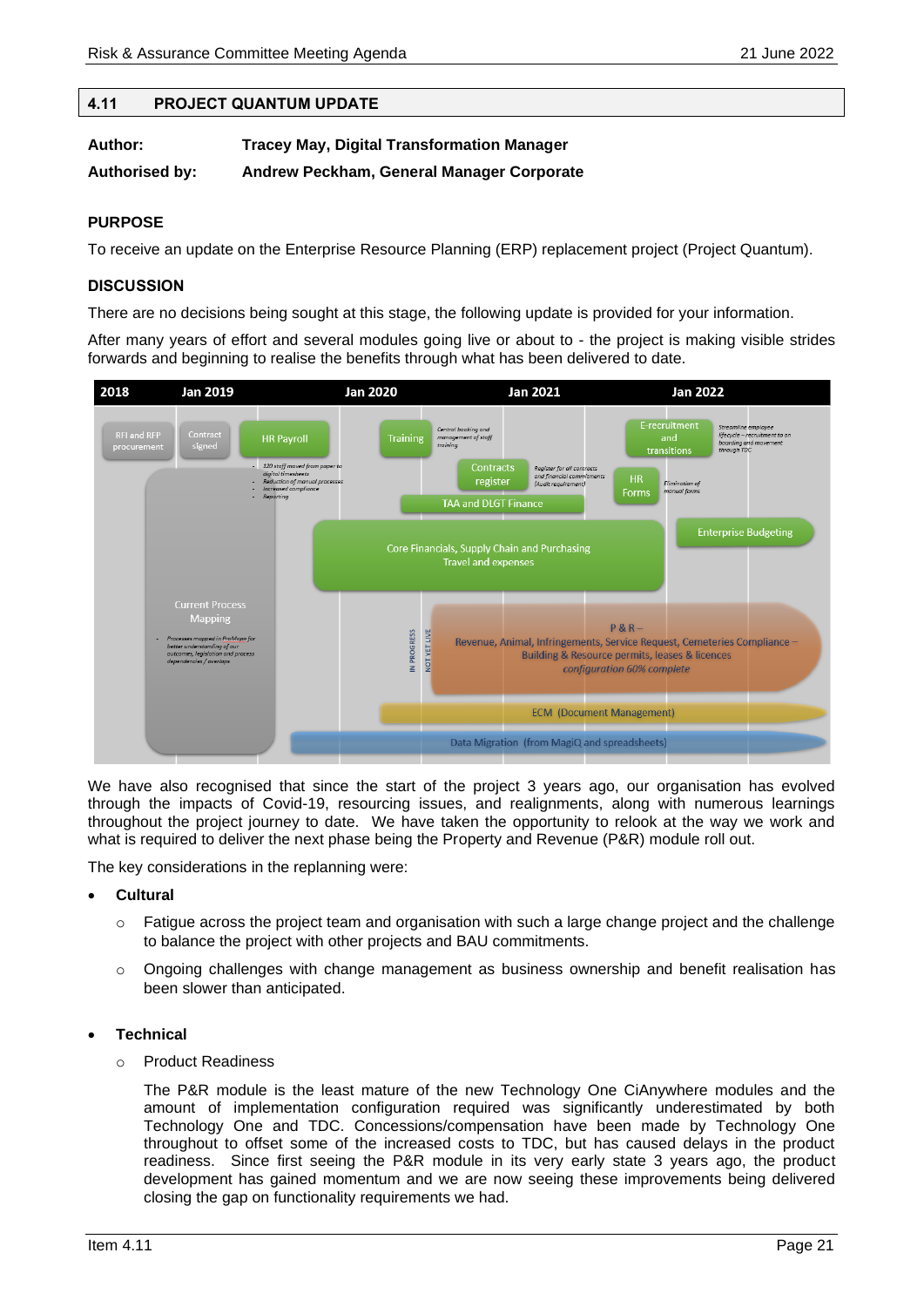o Data Migration challenges

Moving from unstructured data in the legacy system (MagiQ) to a modern database platform that is driven by business rules and data quality outcomes has been a much larger task than anticipated. The data in MagiQ is requiring a lot of analysis to determine data cleansing, deduplication, and error correction to ensure a better-quality result.

From the 1 July 2022 the project will now move to a continuous improvement, agile based delivery mode with focus on smaller module-based delivery allowing the project to adjust to any organisational, legislative or project challenges and allow benefits to be realised sooner in each area.

Staying within the original scope, each module roll out will be a minimum viable product (MVP), replacing what we do now in the legacy system MagiQ and multiple spreadsheets, whilst identifying continuous improvements that can be made going forward and allow sufficient time to bed in the system with the business owners and stakeholders. Roll outs will not be done until criteria is met around quality, user experience and functionality.



The indicative roll out plan per MVP module is as follows:

The governance of the project will also change to include the key business owners for each module. This will enable more business ownership and assist with change management activities across the affected stakeholders and teams.

# **CONCLUSION**

We believe it is the right time to make this change and the new approach will provide the project and team with greater flexibility and support to move forward, focusing on quality outcomes as opposed to timeline.

# **ATTACHMENTS**

Nil

# **RECOMMENDATION(S)**

That the Risk & Assurance Committee receives the project update.